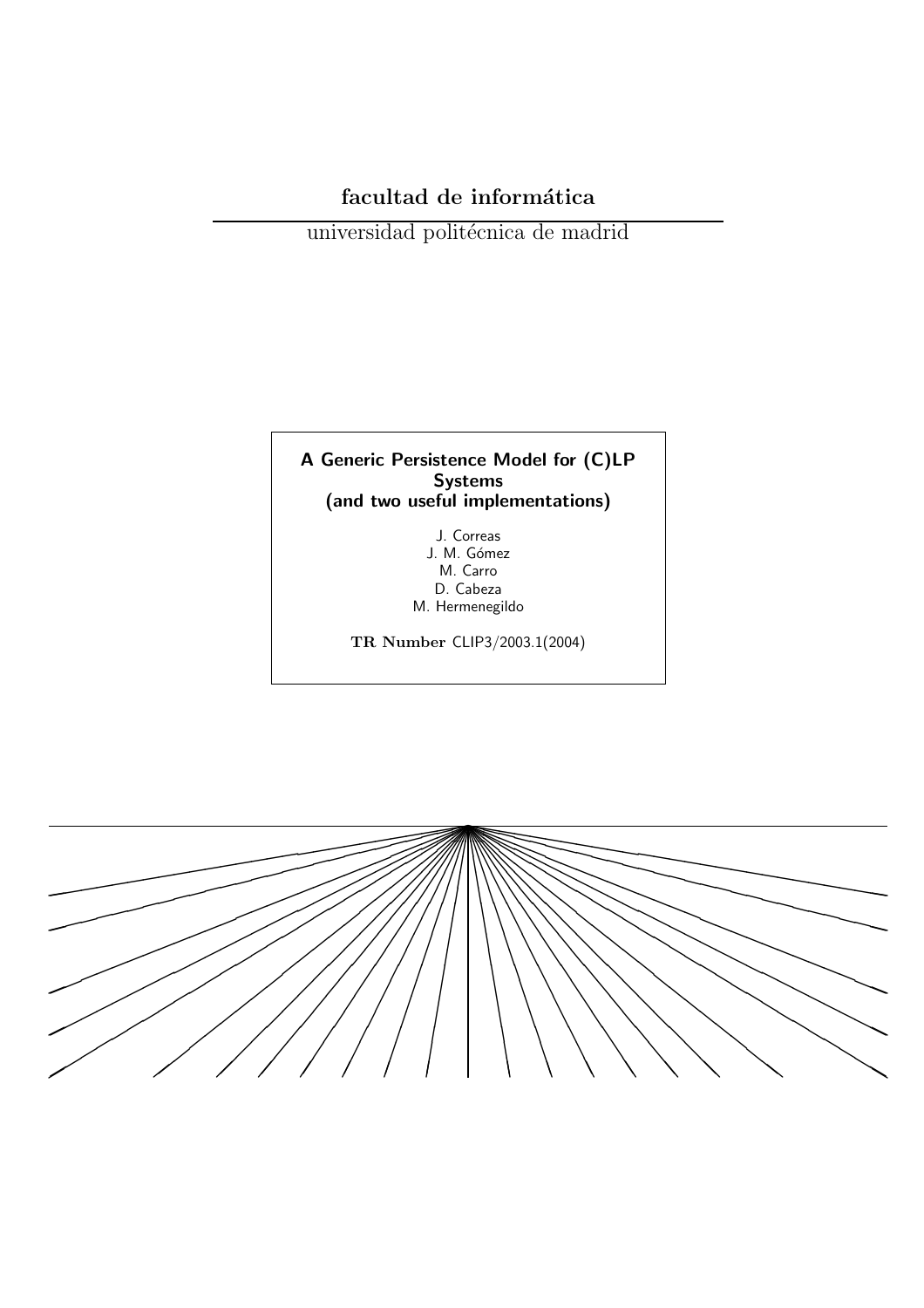## A Generic Persistence Model for (C)LP Systems (and two useful implementations)

Technical Report Number: CLIP3/2003.1(2004) August, 2003

#### Authors

J. Correas et al. CLIP (Computational Logic, Implementation, and Parallelism) Group.

#### Keywords

Prolog, External Database, Persistent Storage, Media Independence

#### Acknowledgements

This work has been supported in part by the European Union IST program under contract IST-2001-34717 "Amos" and IST-2001-38059 "ASAP" and by MCYT projects TIC 2002-0055 "CUBICO" and HI2000-0043 "ADELA." M. Hermenegildo is also supported by the Prince of Asturias Chair in Information Science and Technology at UNM.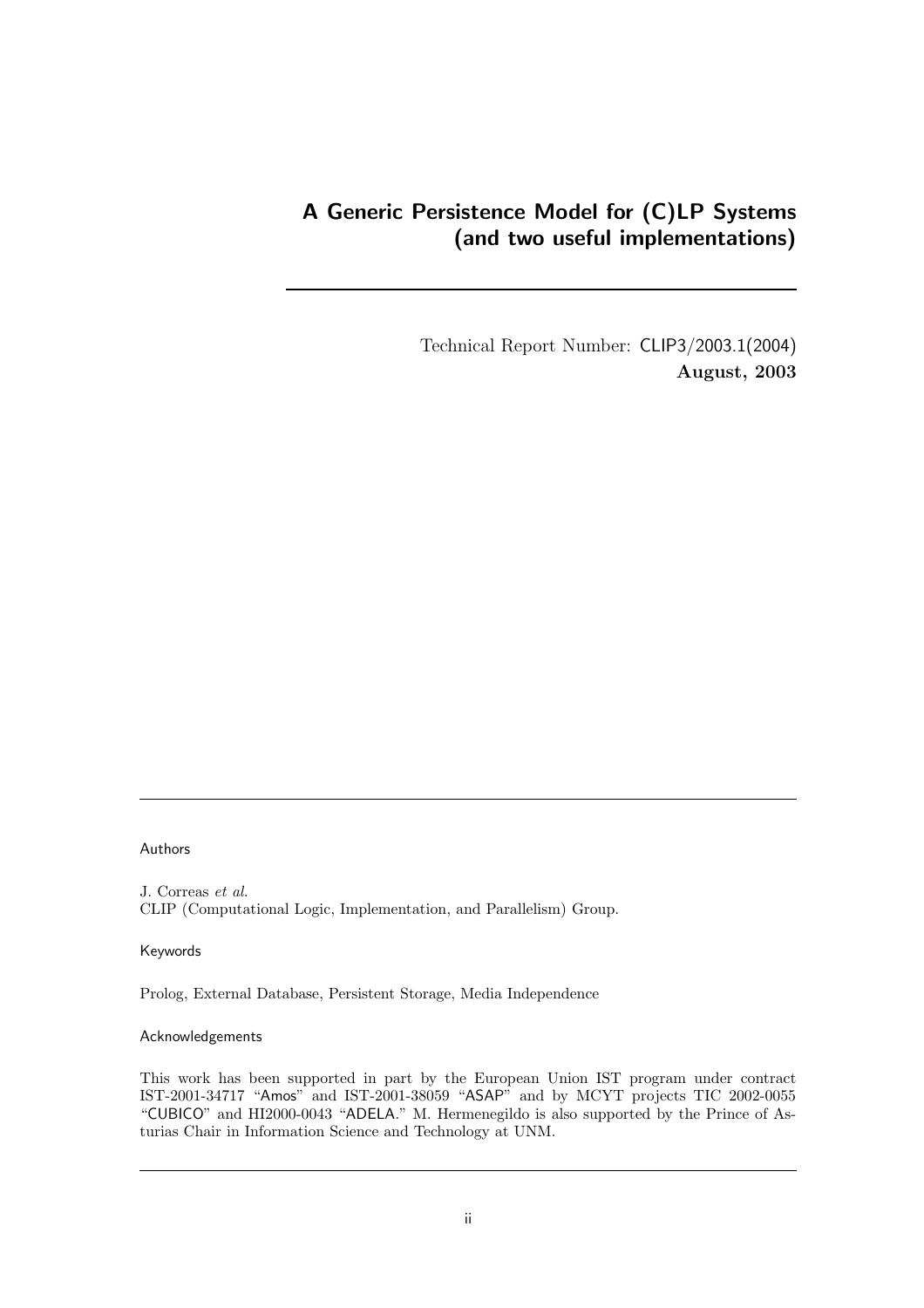#### Abstract

This paper describes a model of persistence in (C)LP languages and two different and practically very useful ways to implement this model in current systems. The fundamental idea is that persistence is a characteristic of certain dynamic predicates (i.e., those which encapsulate state). The main effect of declaring a predicate persistent is that the dynamic changes made to such predicates persist from one execution to the next one. After proposing a syntax for declaring persistent predicates, a simple, file-based implementation of the concept is presented and some examples shown. An additional implementation is proposed which stores persistent predicates in an external database. The abstraction of the concept of persistence from its implementation allows developing applications which can store their persistent predicates alternatively in files or databases with only a few simple changes to a declaration stating the location and modality used for persistent storage. The paper presents the model, the implementation approach in both the cases of using files and relational databases, a number of optimizations of the process (using information obtained from static global analysis and goal clustering), and performance results from an implementation of these ideas.

#### Resumen

Este trabajo describe un modelo de persistencia para lenguajes (C)LP y dos modos diferentes y útiles en la práctica de implementar este modelo en sistemas actuales. La idea fundamental es que la persistencia es una característica de ciertos predicados dinámicos que encapsulan estado. El efcto principal de la declaración de un predicado persistente es que los cambios dinámicos realizados se mantienen desde una ejecución a la siguiente. Tras proponer una sintaxis para la declaración de predicados persistentes, presentamos una implementación sencilla basada en ficheros, junto con algunos ejemplos. Vemos entonces que el concepto proporciona la manera más natural de realizar interfaces con bases de datos relacionales. Este interfaz se puede ver como una implementación alternativa a la de ficheros. La abstracción del concepto de persistencia permite el desarrollo de aplicaciones que pueden almacenar datos en ficheros o bases de datos con unos cambios m´ınimios a una declaración que establece la situación y modalidad del almacenamiento externo.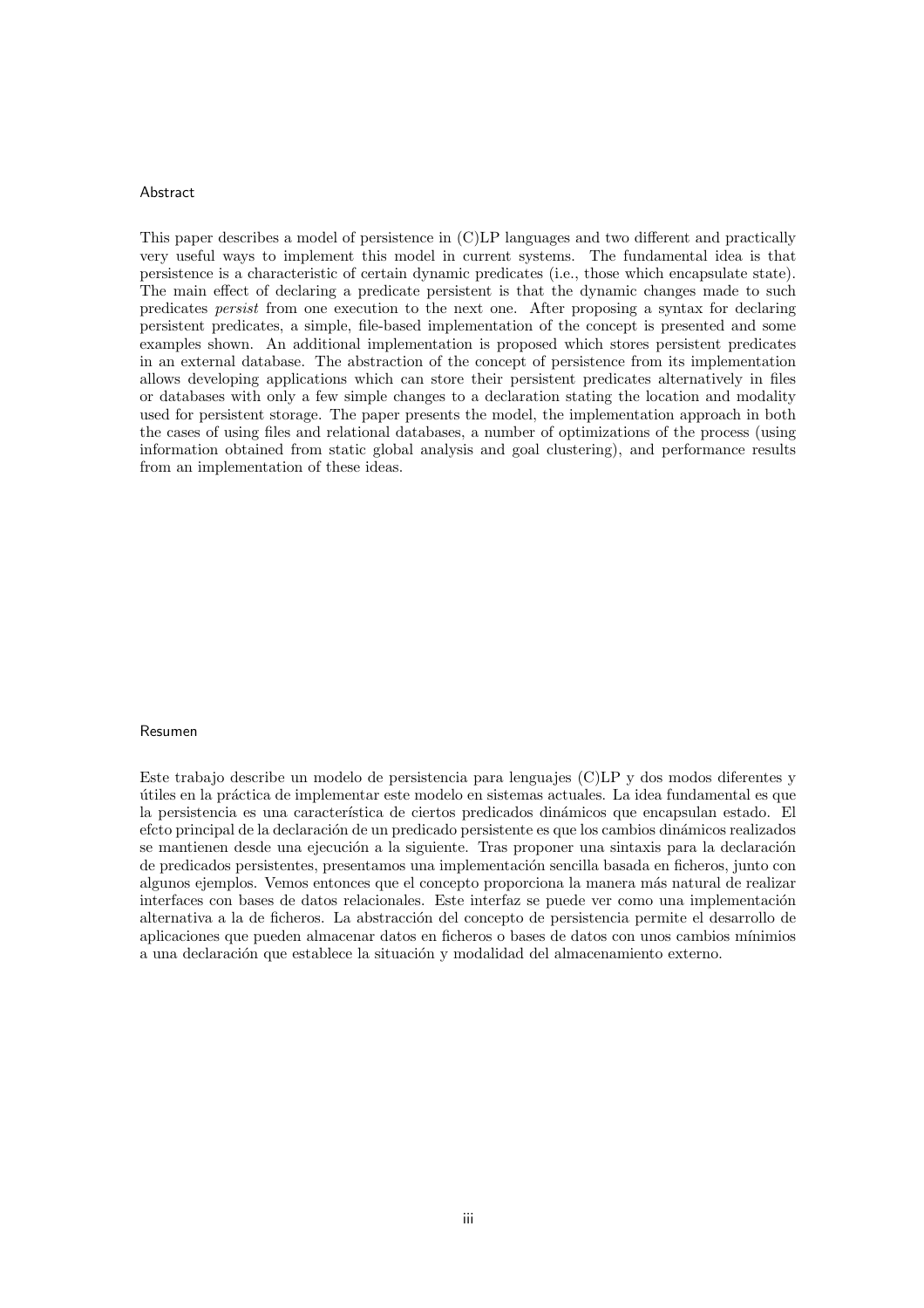# **Contents**

| 1 Introduction                                                                                                                                                                                                                                                                                                                                                                                                                                                                                                                                                                                                                                                                                                                                        |                                      |
|-------------------------------------------------------------------------------------------------------------------------------------------------------------------------------------------------------------------------------------------------------------------------------------------------------------------------------------------------------------------------------------------------------------------------------------------------------------------------------------------------------------------------------------------------------------------------------------------------------------------------------------------------------------------------------------------------------------------------------------------------------|--------------------------------------|
| 2 A Proposal for Persistent Predicates in Prolog<br>2.1<br>2.2<br>External Database Implementation (ed. to a contract of a contract of the contract of the contract of the contract of the contract of the contract of the contract of the contract of the contract of the contract of the contr<br>2.3<br>Using static analysis information to pre-compute $SQL$ expressions $\dots$ .<br>2.3.1<br>Query clustering $\ldots \ldots \ldots \ldots \ldots \ldots \ldots \ldots \ldots \ldots \ldots$<br>2.3.2<br>Transactions and concurrency handling (a) results and solution of the set of the set of the set of the set of the set of the set of the set of the set of the set of the set of the set of the set of the set of the set of th<br>2.4 | 3<br>- 3<br>- 6<br>- 6<br>- 8<br>- 9 |
| 3 Empirical results<br>Performance without Compile-time Optimizations 10<br>3.1<br>3.2 <sub>2</sub>                                                                                                                                                                                                                                                                                                                                                                                                                                                                                                                                                                                                                                                   | 10<br>- 13                           |
| References                                                                                                                                                                                                                                                                                                                                                                                                                                                                                                                                                                                                                                                                                                                                            | 16                                   |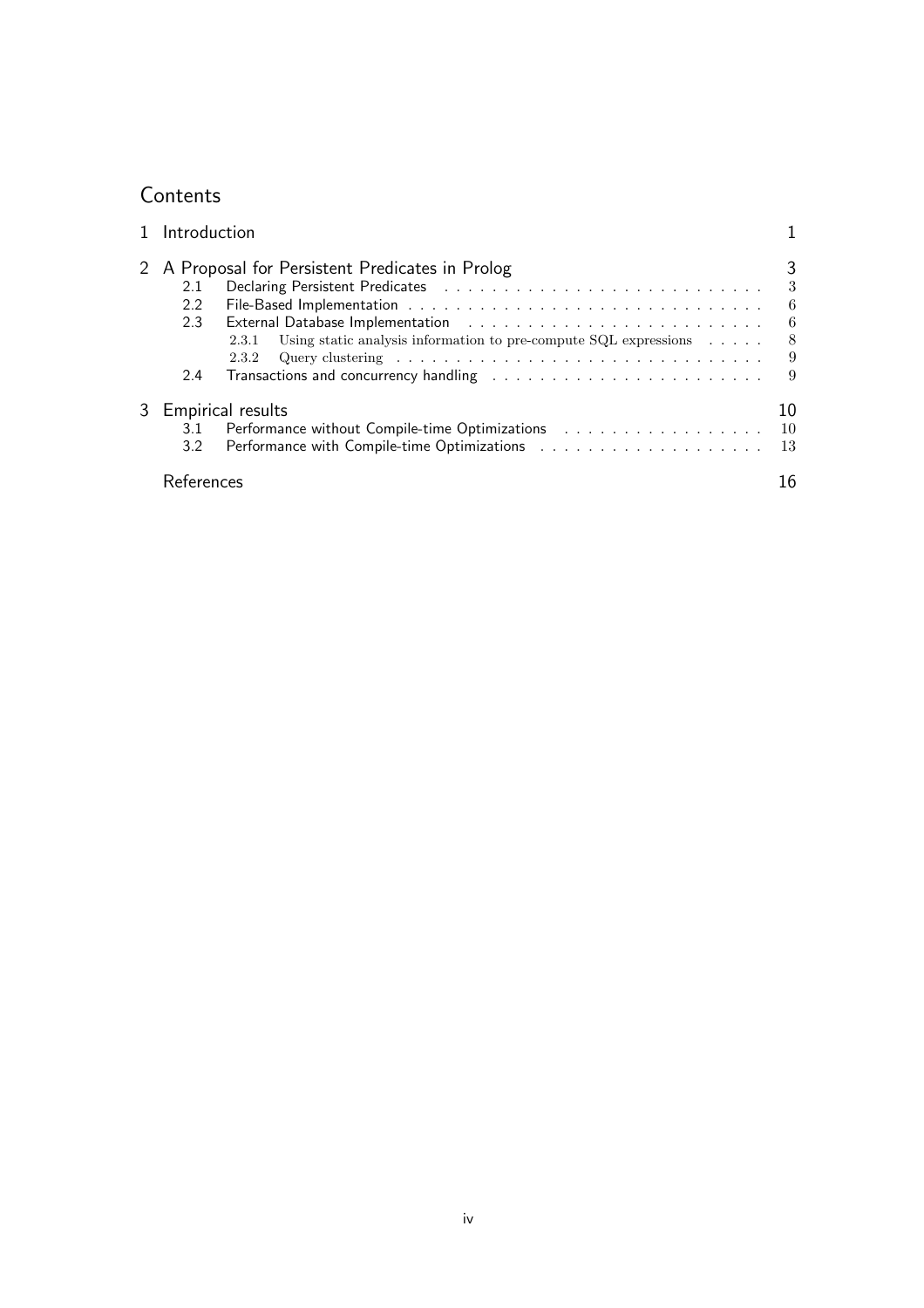### 1 Introduction

State is traditionally implemented in Prolog and other (C)LP systems through the built-in ability to modify predicate definitions dynamically at runtime.<sup>1</sup> Generally, fact-only dynamic predicates are used to store information in a way that provides global visibility (within a module) and preserves information through backtracking. The logical view of internal rule base updates [1] confers a sensible semantics to the effect of internal state changes in a running Prolog program. This internal rule base, albeit a non-declarative component of Prolog, has many practical applications from the point of view of the needs of a programming language.<sup>2</sup>

However, Prolog internal rule base implementations associate the lifetime of the internal state with that of the process, i.e., they deal only with what happens when a given program is running and changes its private rule base. Indeed, the Prolog rule base lacks an important feature: data persistence. By data persistence we refer to rule base modifications surviving across program executions (and, as a later evolution, maybe being accessible to other programs –even concurrently). This feature, if needed, must be explicitly implemented by the programmer in traditional systems: it can be achieved for example by explicitly reading and writing the state of the program to an external device, be it a file with Prolog facts, or an external database. This approach offers a basic solution, but unless substantial effort is devoted to the task it will typically lack an updated reflection of the Prolog internal state in the external device, as synchronization points will be quite scattered in time. Of course Prolog rule base accesses can be replaced with sequences of goals which explicitly read / write terms to files or external databases, but this brings important changes in the program with respect to the case where no external storage is used. Also, substantial recoding is needed if the external storage medium is to be changed from a file-based one to a database-based one or the other way around. The same applies to programs using the internal Prolog rule base which have to be adapted to using an external database.

In this paper we present a conceptual model of persistence by proposing the concept of persistent predicates, and a number of implementations thereof. This concept implies associating an external storage medium to selected (dynamic) predicates, which are then termed persistent. A persistent predicate is thus a special kind of dynamic, data predicate that "resides" in some persistent medium (such as a set of files, a database, etc.) and which is typically external to the program using such predicates. The main effect is that any changes made to a persistent predicate from a program "survive" across executions, i.e., if the program is halted and restarted the predicate that the new process sees is in precisely the same state as it was when the old process was halted (provided no change was made in the meantime to the storage by other processes or the user). Notably, persistent predicates appear to a program as ordinary dynamic predicates: calls to these predicates can appear in clause bodies in the usual way without any need to wrap or mark them as "external" or "database" calls and updates to persistent predicates can be made using the standard asserta/1, assertz/1, retract/1, etc. predicates used for ordinary dynamic predicates (which are suitably modified). Updates to persistent predicates are guaranteed to be atomic and transactional, in the sense that if an update terminates, then the external storage has definitely been modified. This model provides a high degree of conceptual compatibility with previously existing programs which access only the local rule base, <sup>3</sup> while bringing at the same time several practical advantages:

• The state of dynamic predicates is, at all times, reflected in the state of the external storage device. If the program making the updates is halted just after one update and then restarted, then the updated state of the predicate will be seen. This provides security against possible data loss due to, for example, a system crash.

<sup>&</sup>lt;sup>1</sup>These predicates sometimes have to be marked explicitly as  $dynamic$ .

<sup>2</sup>Examples of recent proposals to extend its applicability include using it to model reasoning in a changing world [2], and as the basis for communication of concurrent processes and objects [3, 4].

<sup>3</sup>Conceptual compatibility is not guaranteed in the case of relational database-based predicates which are being modified while queries to the same predicates are still active, as described in [1]. The current approach follows the "Immediate Update View" as shown in [1]. This is subject of ongoing work.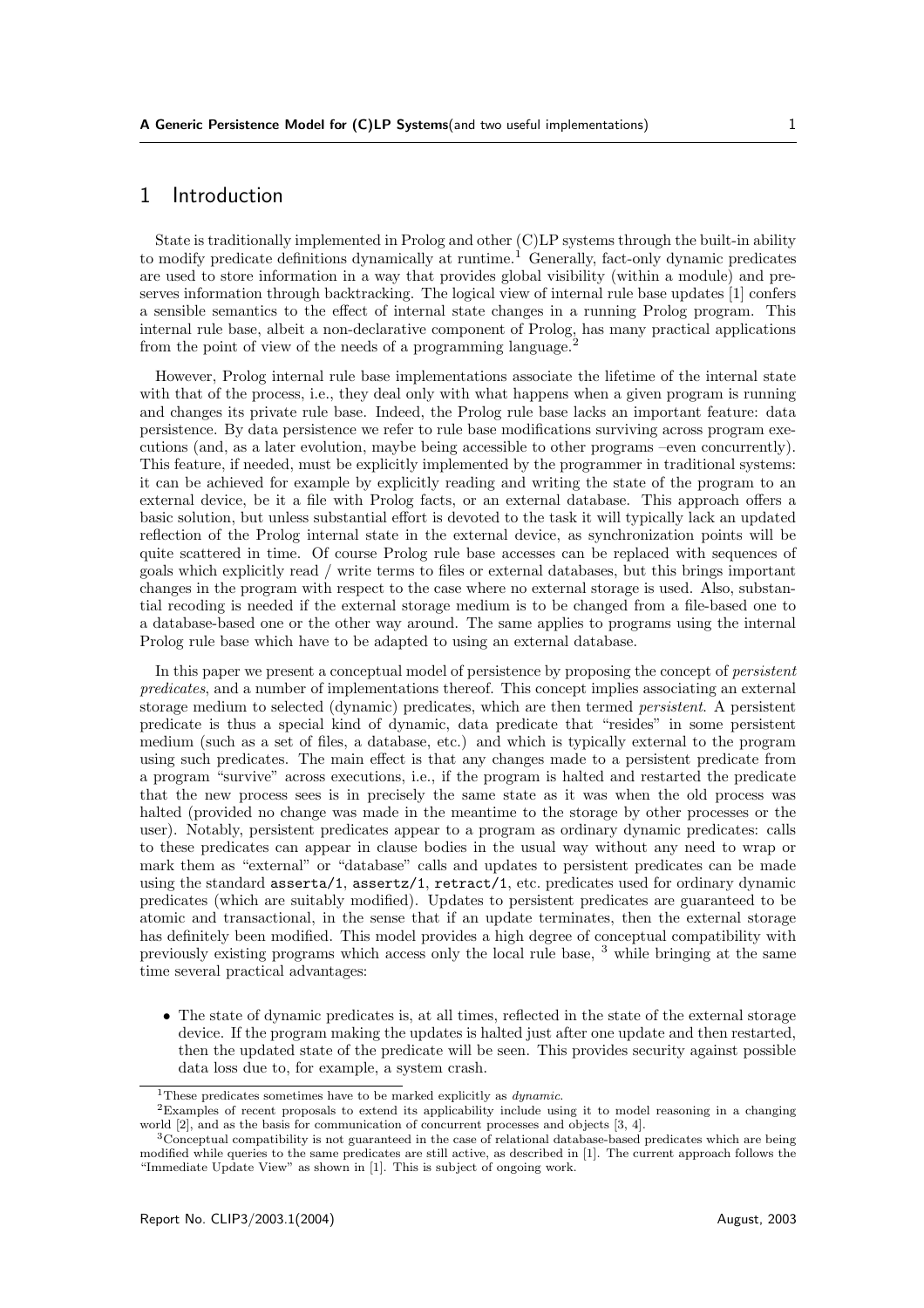• Since accesses to persistent predicates are viewed as regular accesses to the Prolog rule base, analyzers (and related tools) for full Prolog can deal with them in the same way as with the standard dynamic predicates. Also, since the calls to persistent predicates are standard literals, traditional analysis tools can infer the types and modes of the arguments which, as we will see, can result in optimizations. Using explicit accesses to files or external databases through low-level library predicates would make this task much more difficult.

Finally, perhaps the most interesting advantage of the notion of persistent predicates is that it abstracts away how the predicate is actually stored. Thus, a program can use persistent predicates stored in files or in external relational databases interchangeably, and the type of storage used for a given predicate can be changed without having to modify the program except for replacing a single declaration in the whole program. It also minimizes impact on the host language, as the semantics of the access to the rule base is compatible with that of Prolog.

Our approach builds heavily on the well known and close relationship between (Constraint) Logic Programming and relational databases [5]: for example, operations in the relational algebra can be easily modeled using Horn clauses (plus negation for some operations), where database tables are seen as fact-only predicates, and every record is seen as a fact. On the other hand, the embedding into Prolog allows combining full Prolog code (beyond DATALOG) with the accesses to the persistent predicates.

A number of current Prolog systems offer external database interfaces, but often with ad-hoc access builtins. In those cases in which some kind of transparency is provided (e.g. Quintus ProDBI, SICStus and LPA Prodata, ECLiPSe), the system just allows to perform queries on tables as if they were Prolog predicates, but they do not allow updating tables using the same transparent approach. We argue that none of these cases achieve the same level of flexibility and seamless integration with Prolog achieved in our proposal.

In summary, the main technical contributions of this paper are as follows:

- We introduce the notion of persistent predicates. This notion implies that for such predicates the state of the Prolog rule base is reflected in an external storage facility, thus allowing (this part of) the program state to survive across executions. The syntax to access the database facts is the same as for other Prolog goals, and only minor modifications, orthogonal to the program code and to its internal logic, are needed in a given program to achieve persistence.
- We also present two different implementations of the above: one based on storing facts on files and another one based on storing them in an external SQL database transparently to the user.
- We propose two optimizations of the implementation, based on applying the results of program analysis to reduce run-time overhead and on clustering goals to reduce database accesses.
- We present a performance study, comparing the aforementioned implementations with the straightforward use of the internal Prolog rule base. In the particular case of using an SQL database as external storage, we also analyze how the overhead due to the compilation of SQL queries and their transmission can be improved with compile-time analysis information and literal clustering.

Implementations of this model have been used in real-world applications such as the Amos [6] tool, part of a large, ongoing international project aimed at facilitating the reuse of Open Source code through the use of a powerful, ontology-based search engine working on a large database of code information.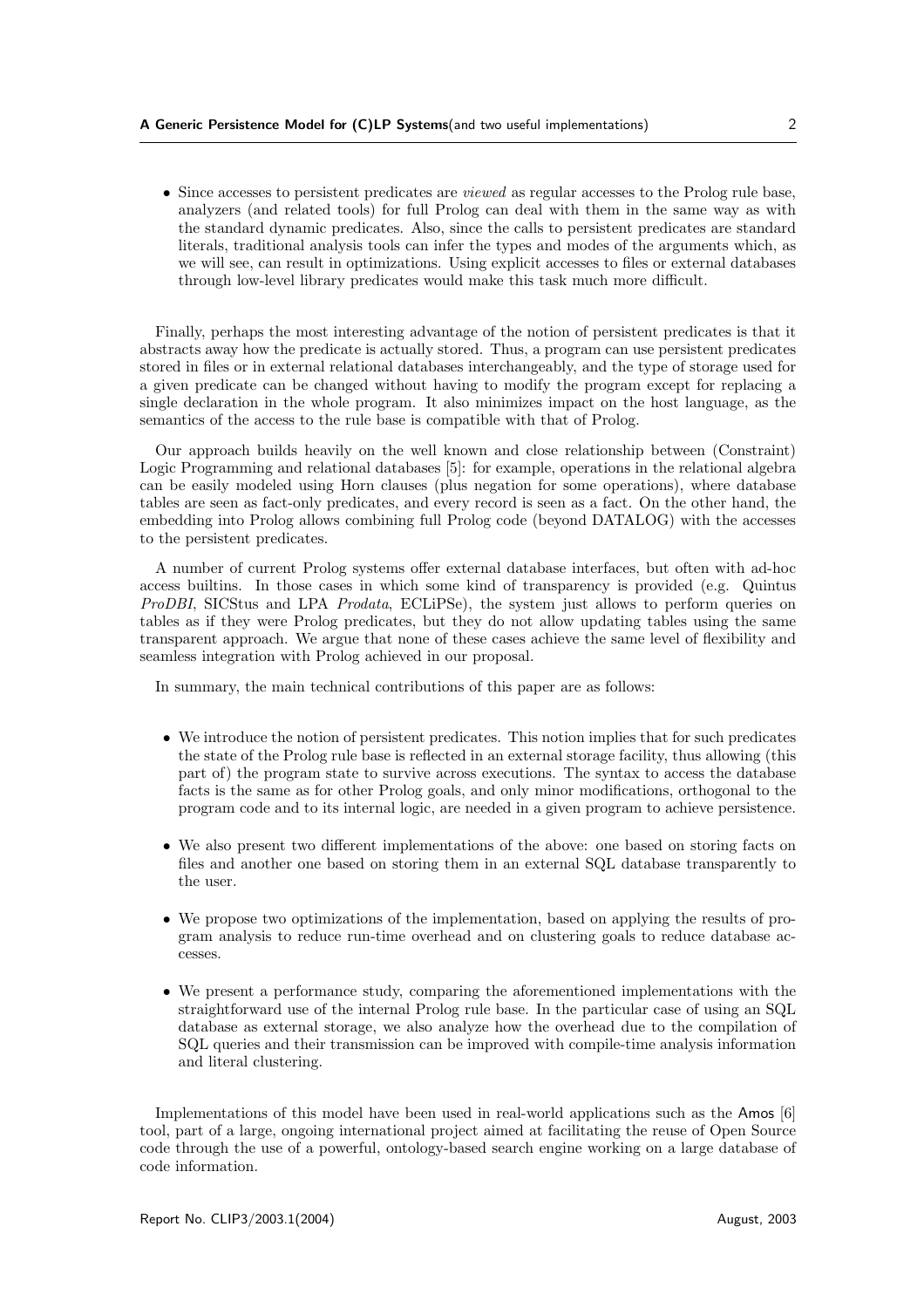### 2 A Proposal for Persistent Predicates in Prolog

We will now define a syntax for the declaration of persistent predicates. We will also present briefly two different implementations of persistent predicates which differ on the storage medium (files of Prolog terms on one case, and an external relational database on the other). Both implementations aim at providing a semantics compatible with that of the Prolog internal rule base, but enhanced with persistence over program executions.

#### 2.1 Declaring Persistent Predicates

The syntax that we propose for defining persistent predicates is based on the assertion language of Ciao Prolog [7], which allows expressing in a compact, uniform way, types, modes, and, in general, different (even arbitrary) properties of predicates.

In order to specify that a predicate is persistent we have to flag it as such, and also to define where the persistent data is to be stored. Thus, a minimum declaration is:

```
:- include(library(persdb)).
```

```
:- pred employee/3 + persistent(payroll).
:- pred category/2 + persistent(payroll).
```

```
:- persistent_db(payroll, file('/home/clip/accounting')).
```
The first declaration states that the persistent database library is to be used to process the source code file: the included code loads the persdb library support predicate definitions, and defines the local operators and syntactic transformations that implement the persdb package. The second and third line state that predicates employee/3 and salary/2 are persistent and that they live in the storage medium to be referred to as payroll, while the fourth one defines which type of storage medium the payroll identifier refers to (the persistent\_db/2 information can also be included in the argument of persistent, but using persistent\_db/2 declarations allows factoring out information shared by several predicates). It is the code in the persdb package that processes the persistent/1 and persistent\_db/2 declarations, and which provides the code to access the external storage and keeps the information necessary to deal with it. In this particular case, the storage medium is a disk file in the directory specified in the directive. The predicates in Figure 1 use these declarations to compute the salary of some employee, and to increment the number of days worked:

| salary(Emp1, Salary):      | one_more_day(Empl):-                |
|----------------------------|-------------------------------------|
| employee(Empl,Categ,Days), | retract(employee(Empl,Categ,Days)), |
| category (Categ, PerDay),  | Days1 is Days $+1$ ,                |
| Salary is Days * PerDay.   | assert(employee(Empl,Categ,Days1)). |

Figure 1: Accessing and updating a persistent predicate

In this simple case, no further information about the persistent predicates is needed. However, if the external storage is to be kept in an SQL database, argument type information is required in order to create the table (if the database is empty) and also to check that the calls are made with compatible types. It is also necessary to establish a mapping (views) between the predicate functor and arguments and table name and columns. Suitable declarations to store in an external database the information related to the employees and categories are:

```
:- include(library(persdb)).
```

```
:- pred employee/3 :: string * string * int +
```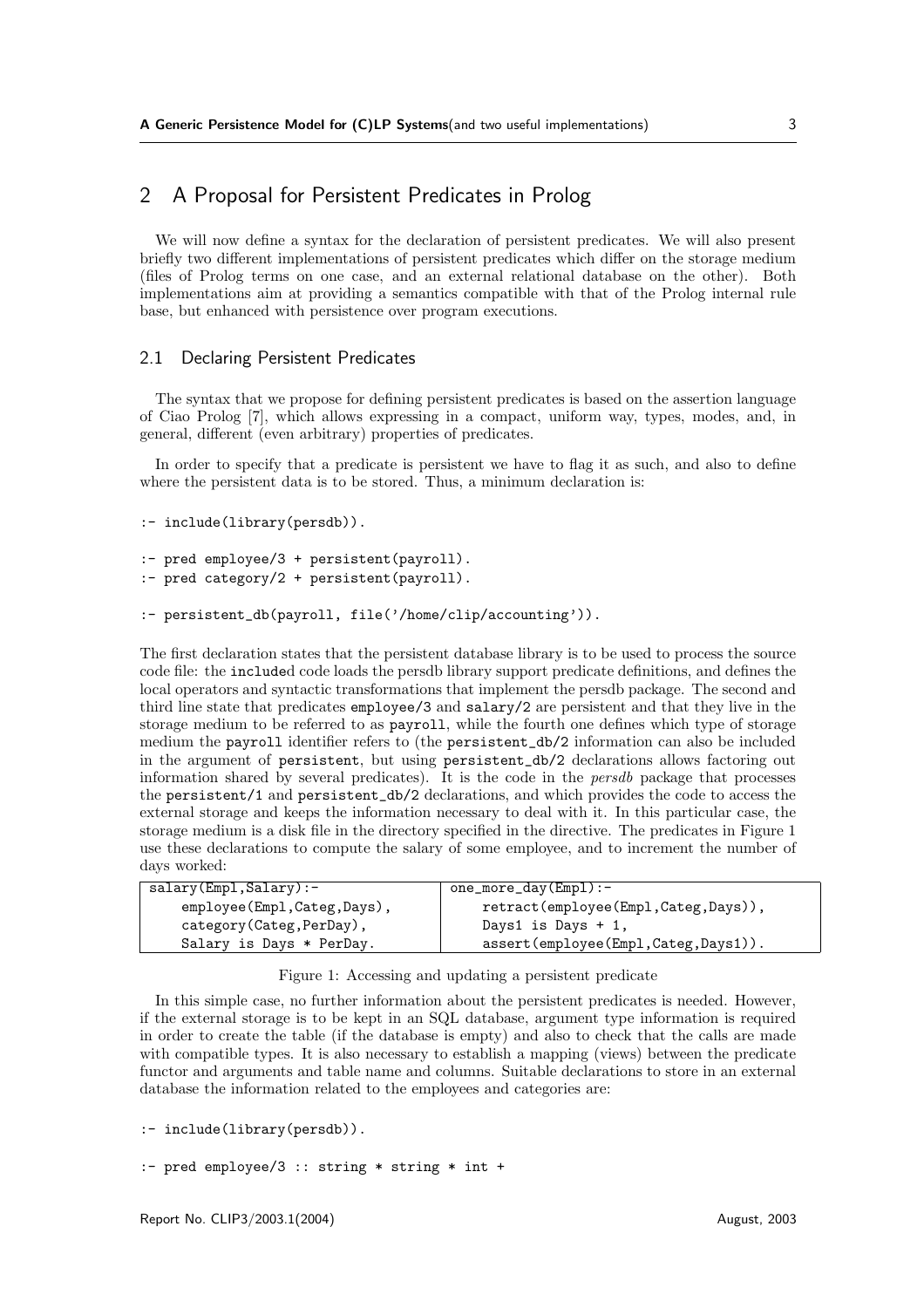```
persistent(employee(ident, category, time), payroll).
:- pred category/2 :: string * int
       persistent(category(category, money), payroll).
```

```
:- persistent db(payroll, db(paydb, admin, 'Pwd', 'db.comp.org')).
```
The db/4 declaration indicates database name (paydb), database server (db.comp.org), database user (admin) and password (Pwd). This information is processed by the persdb package, and a number of additional formats can be used. For example, the port for the database server can be specified (as in 'db.comp.org':2020), the precise database brand can be noted (as, for example odbc/4 or oracle/4 instead of the generic db/4), etc. This instructs the persdb package to use different connection types or to generate queries specialized for particular SQL dialects. In addition, values for the relevant fields can also be filled in at run time, which is useful for example to avoid storing sensitive information, such as password and user names, in program code. This can be done using hook facts or predicates, which can be included in the source code, or asserted by it, perhaps after consulting the user. These facts or predicates are then called when needed to provide values for the arguments whose value is not specified in the declaration. For example, a declaration such as:

```
:- persistent_db(payroll, db(paydb, \overline{a}, \overline{a}, 'db.comp.org')).
```
would call the hook predicates  $db_user/2$  and  $db-passwd/2$ , which are expected to be defined as

```
db_user(payroll, User):- ...
db_password(payroll, Password):- ...
```
Note also that, as mentioned before, the declarations corresponding to employee/3 and category/2 specify the name of the table in the database (which can be different from that of the predicate) and the name of each of its columns. It may also have a type signature. If a table is already created in the database, then this declaration of types is not strictly needed, since the system will retrieve the schema from the database. However, it may still be useful so that (compile-time or run-time) checking of calls to persistent predicates can be performed:

- The types are needed when tables are to be automatically created in the database since databases usually need the user to provide explicit types for every column. In some cases the type inferencing algorithms (see below) can infer the types from those of other predicates in the program.
- The types are also useful so that type errors (i.e., trying to send a record with a number in a place where a string was expected) can be caught and reacted to as soon as possible maybe even at compile time or, if at run time, before the database implementation raises an error. Note that in a file-based implementation these type declarations are not needed, but they are still encouraged in order to ensure type-safety (and make it trivial to migrate the code to the database implementation).
- Lastly, types and modes can be read and inferred by a global analysis tool, such as, e.g., CiaoPP [8, 9], and used to optimize the generation of SQL expressions and to remove superfluous runtime checks at compile time (see Section 2.3.1).

It is interesting to point out that the predicate code in Figure 1 does not have to change to work with a new placement of the database: the way the database is accessed is taken care of by the library package, and the information about where the database lives is defined in the declarations. The program always contains standard internal database access and aggregation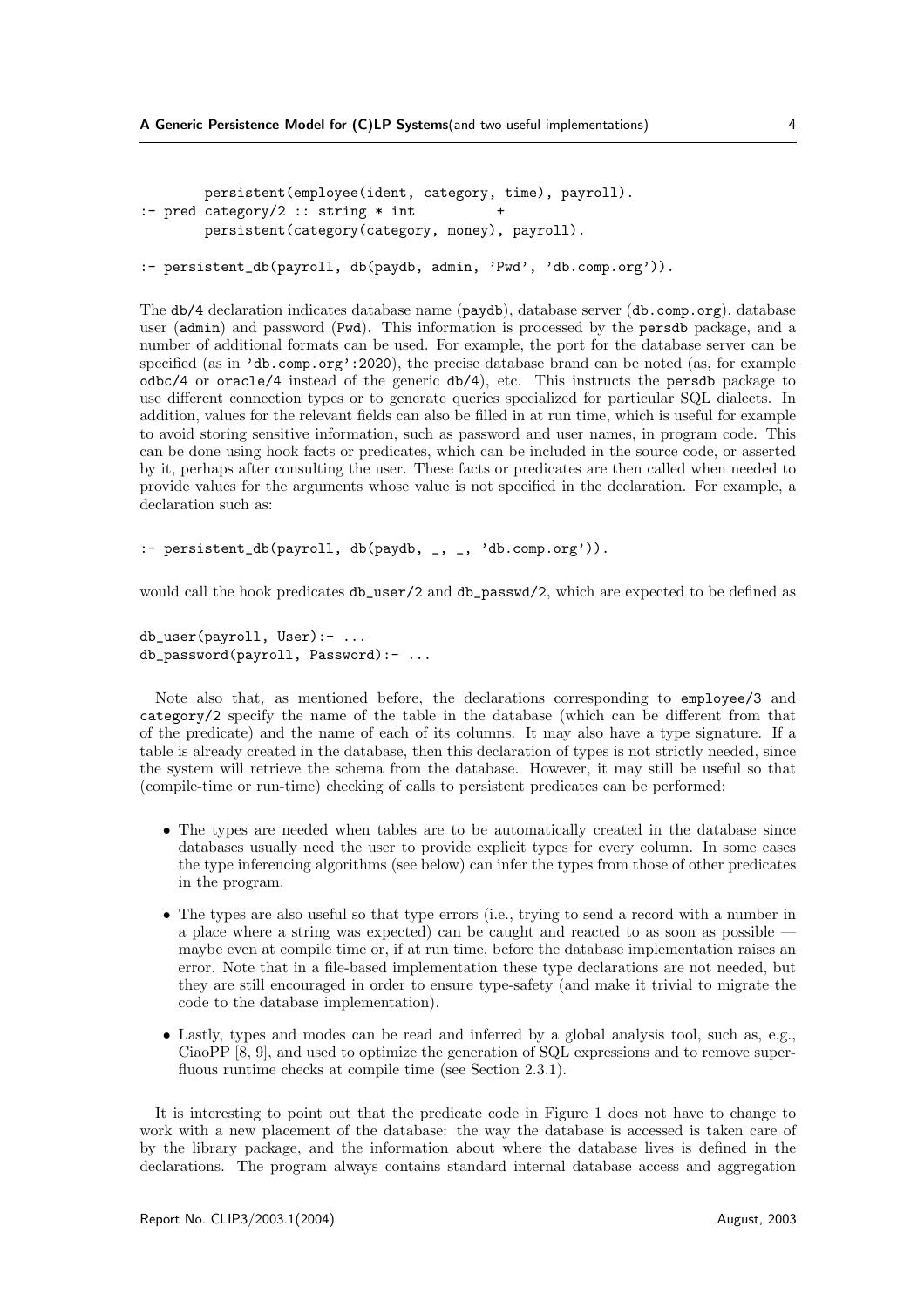predicates, independently of whether the storage medium is the internal Prolog rule base, filebased, or SQL-database based.

A dynamic version exists of the persistent declaration, which allows defining new persistent predicates on the fly, under program control. Also, in order to provide greater flexibility, lower-level operations (of the kind available in traditional Prolog-SQL interfaces) are also available, which allow establishing database connections. These are the library operations the above examples are compiled into. Finally, a persistent predicate can also be made to correspond to a complex view of several database tables.

We will now give a longer code example: the complete source of a program implementing a simple, persistent queue, and which interacts with the user. The elements of the queue are kept as persistent data facts, and the program state can therefore be recovered after it has being stopped and resumed:

```
:- module(queue, [main/0]).
:- include(library(persdb)).
:- pred queue/1 + persistent(file('/tmp/queue')).
main:-
    write('Action ( in(Term). | out. | list. | halt. ): '),
    read(A).
     ( handle_action(A)
    -> main
     ; write('Unknown command.'), nl, main ).
handle_action(end_of_file) :- halt.
handle_action(halt) :- halt.
handle_action(in(Term)) :- assertz(queue(Term)).
handle_action(out) :-
     ( retract(queue(Term))
    -> write('Out '), write(Term)
     ; write('EMPTY!') ), nl.
handle action(list) :-
    findall(T,queue(T),Contents),
     write('Contents: '), write(Contents), nl.
```
An example interaction is the following (note that the program is stopped and restarted):

```
$ ./queue
Action ( in(Term). | out. | list. | halt. ): in(first).
Action ( in(Term). | out. | list. | halt. ): in(second).
Action ( in(Term). | out. | list. | halt. ): list.
Contents: [first, second]
Action ( in(Term). | out. | list. | halt. ): halt.
$ ./queue
Action ( in(Term). | out. | list. | halt. ): out.
Out first
Action ( in(Term). | out. | list. | halt. ): list.
Contents: [second]
Action ( in(Term). | out. | list. | halt. ): out.
Out second
```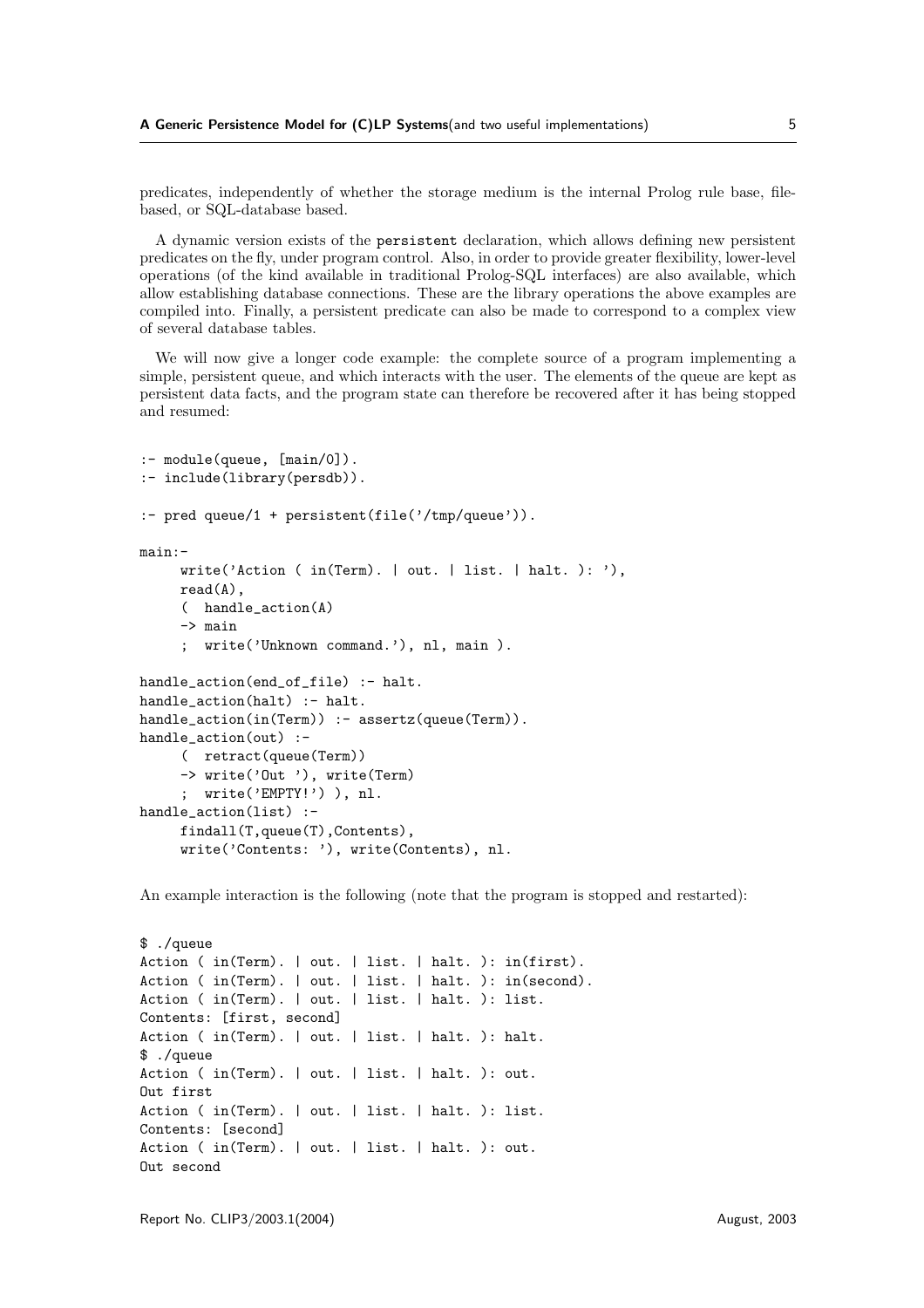Action ( in(Term). | out. | list. | halt. ): out. EMPTY! Action ( in(Term). | out. | list. | halt. ): halt.

#### 2.2 File-Based Implementation

The file-based implementation of persistent predicates provides a light-weight, simple, and at the same time quite powerful form of persistence. It has the advantage of being standalone in the sense that it does not require any external support other than the file management capabilities provided by the operating system. This is thanks to the fact that the persistent predicates are stored in one (or more) auxiliary files under the direct control of the persistent library. This implementation is especially useful when building small to medium-sized standalone (C)LP applications which require persistent storage and which may have to run in an environment where the existence of an external database manager is not ensured. Also, it is very useful even while developing applications which will connect to databases, because it allows working with persistent predicates maintained in files when developing or modifying the code and then switching to using the external database for testing or "production" by simply changing a declaration.

The storage medium where persistent predicates live in is associated to a directory, under which the file(s) which keep the state of the predicates is (are) placed. These files are stored in plain ASCII format and using Prolog syntax. One obvious advantage of this approach is that such files can, if needed, be edited by hand using any text editor, or even easily read and written by other applications not necessarily using this persistent model or even written in Prolog.

The implementation attempts to provide at the same time efficiency and security. Three files are used for each predicate: the *data file*, which stores a base state for the predicate; the *operations* file, which stores the differential between the base state and the predicate state in the program (i.e., operations pending to be integrated into the data file); and the backup file, which stores a security copy of the data file.

When no program is accessing the persistent predicate (because, e.g., no program updating that particular predicate is running), the data file reflects exactly the facts in the Prolog internal rule base. When any insertion or deletion is performed, the corresponding change is made in the Prolog internal rule base, and a record of the operation is appended to the operations file. In this moment the data file does not reflect the state of the internal Prolog rule base, but it can be reconstructed by applying the changes in the operations file to the state in the data file. This strategy incurs only in a relatively small, constant overhead per update operation (the alternative of keeping the data file always up to date would lead to an overhead linear in the number of records in it).

When a program using a file-based persistent predicate starts up, the data file is first copied to a backup file, and all the pending operations are performed on the data file by loading it into memory, re-executing the updates recorded in the operations file, and saving a new data file. The order in which the operations are performed and the concrete O.S. facilities (e.g., file locks) used ensure that even if the process aborts at any point in its execution, the data saved up to that point can be completely recovered upon a successful restart. The backup of the data file is used to prevent data loss if the system crashes during this operation. For more security, the data file can also be explicitly brought up to date on demand at any point in the execution of the program.

#### 2.3 External Database Implementation

Another obvious alternative implementation is by using a relational database as the persistent storage medium. This is clearly useful, for example, when the data already resides in such a database (where it is perhaps also accessed by other applications) or the amount of data is very large. We present another implementation of persistent predicates which keeps the storage in a relational database. A more extensive description of this interface (including the design of an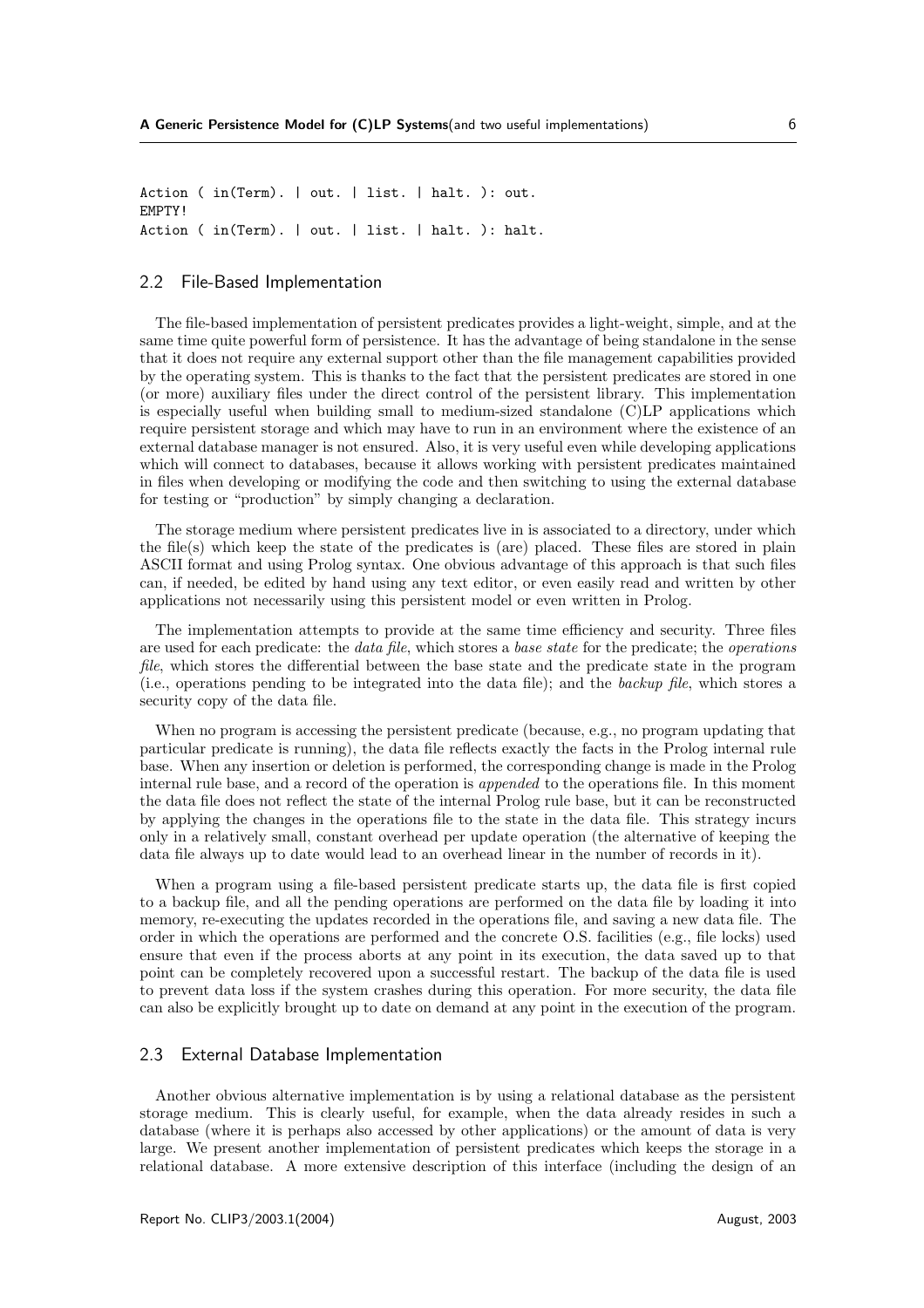ODBC mediator) can be found in [10, 11].

One of the most attractive features of our approach is that this view of external relations as just another storage medium for persistent predicates provides a very natural and transparent way to perform simple accesses to relational databases from (C)LP programs. As mentioned in Section 2.1, this implementation allows reflecting selected columns of a relational table as a persistent predicate. The implementation also provides facilities for reflecting complex views of the database relations as individual persistent predicates. Such views can be constructed as conjunctions, disjunctions or projections of database relations, and may include SQL-like aggregation operations (using where appropriate the corresponding Prolog primitives, such as findall, bagof, setof, etc.)

The architecture of the database interface (Figure 2), has been designed with two goals in mind: simplifying the communication between the Prolog side and the relational database server, and providing platform independence, allowing inter-operation when using different databases.



Figure 2: Architecture of the access to an external database

The interface is built on the Prolog side by stacking several abstraction levels over the socket and native code interfaces (Figure 2). Typically, database servers allow connections using TCP/IP sockets and a particular protocol. Alternatively, linking directly a shared object or a DLL may be needed. In other cases a special-purpose mediator which acts as a bridge between a socket and a native interface (e.g., certain versions of ODBC) has been developed [10, 11]. Thus, the low level layer is highly specific for each database implementation (e.g. MySQL, Postgres, ORACLE, etc.). The mid-level interface (which is similar in level of abstraction to that present in most current Prolog systems) abstracts away these details.

The higher-level layer implements the concept of persistent predicates so that calls and database updates to persistent predicates actually act upon relations stored in the database by means of automatically generated mid-level code. In the base implementation, at compile-time, a "stub" definition is included in the program containing one clause whose head has the same predicate name and arity as the persistent predicates and whose body contains the appropriate mid-level code, which basically implies activating a connection to the database (logging on) if the connection is not active, sending the appropriate SQL code, recovering the solutions (or the first solution and the DB handle for asking for more solutions), retrieving additional solutions on backtracking or eventually failing, and closing the connection (logging off the database), therefore freeing the programmer from having to pay attention to low-level details (but the mid-level interface is always available, of course).

The SQL code in particular is generated using a Prolog to SQL translator based on the excellent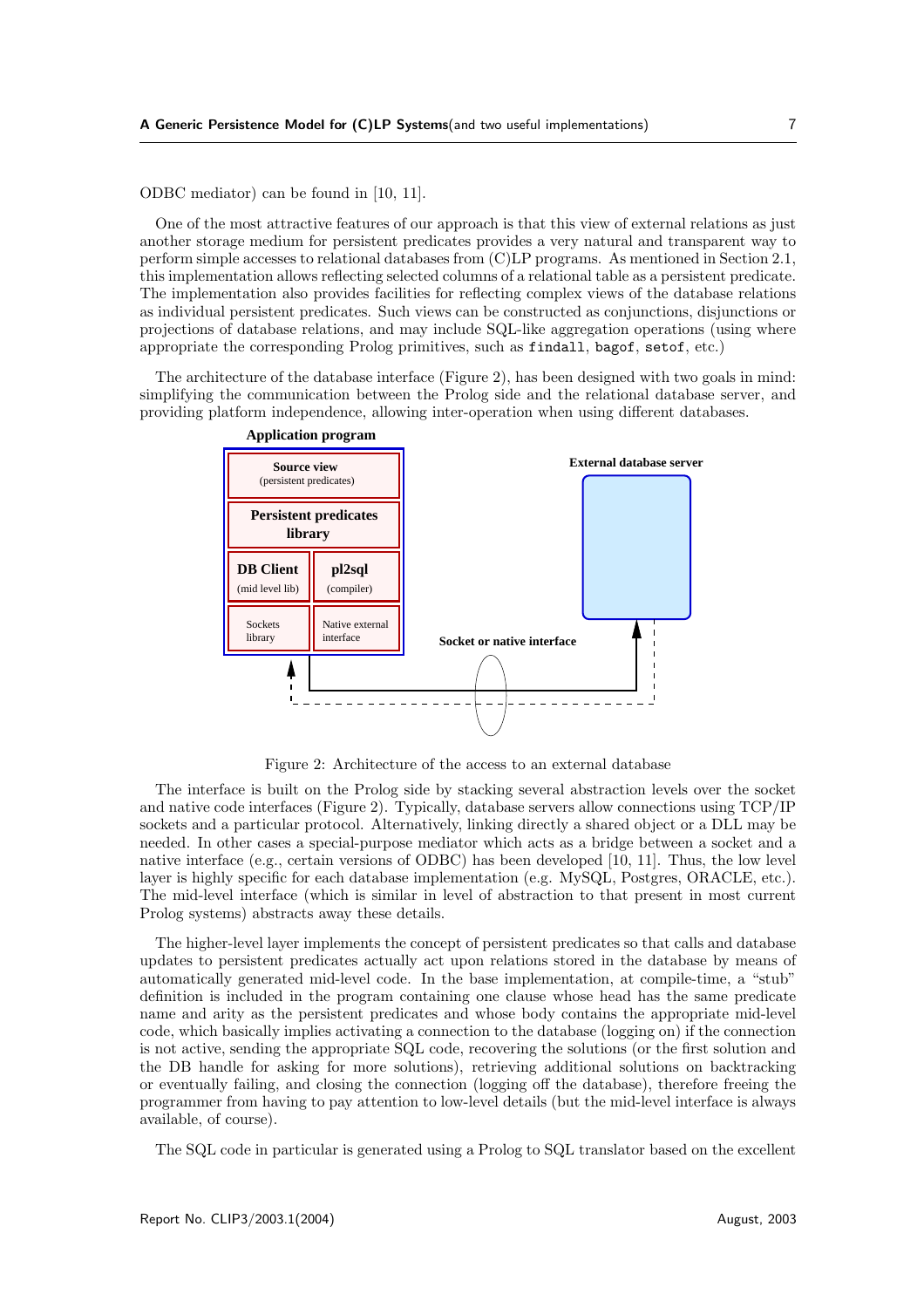work of Draxler [12]. Modifications were made to the code of [12] so that the compiler can deal with the different idioms used by different databases, the different types supported, etc. as well as blending with the high-level way of declaring persistence, types, modes, etc. that we have proposed (and which is in line with the program assertions used throughout in the Ciao system). All conversions of data types are also automatically handled by the interface, using the type declarations provided by the user or inferred by the global analyzers.

In principle the SQL code corresponding to a given persistent predicate, literal, or group of literals needs to be generated dynamically at run-time for every call to a persistent predicate since the mode of use of the predicate affects the code to be generated and can change with each run-time call. Clearly, a number of optimizations are possible. In general, a way to improve performance is by reducing overhead in the run-time part of the Prolog interface by avoiding any task that can be accomplished at compile-time, or which can be done more efficiently by the SQL server itself. We study two different optimization techniques based on these ideas: the use of static analysis information to pre-compute the SQL expressions at compile time (which is related to adornmentbased query optimization in deductive databases [13]), and the automatic generation of complex SQL queries based on Prolog query clustering.

#### 2.3.1 Using static analysis information to pre-compute SQL expressions

As hinted at before, the computation of SQL queries can be certainly sped up by creating skeletons of SQL sentences at compile-time, and fully instantiating them at run-time. In order to create the corresponding SQL sentence for a given goal (or set of goals –see below) to a persistent predicate at compile-time, information regarding the instantiation status of the variables that appear in the goal is needed. This mode information can be provided by the user using the Ciao assertion language. More interestingly, this information can typically be obtained automatically by using program analysis. As mentioned before, in the Ciao system this is accomplished by CiaoPP, a powerful program development tool which includes a static analyzer, based on Abstract Interpretation [8, 9]. If the program is run through CiaoPP, and selecting the appropriate options, the output will contain, at every program point and in the form of true assertions, the abstract substitution resulting from the analysis using a given domain. Although the essential information here is argument groundness (we just need to know which database columns must appear in the WHERE part of the SQL expression), we use the sharing/freeness abstract domain because it provides more accurate groundness information than simple groundness analyses.

For example, assume that we have an SQL-based persistent predicate as in Section 1:

#### :- pred employee/3 :: string \* string \* int + persistent(employee(ident, category, time), payroll).

and consider also the program shown in the left side of Figure 1. The literal employee/3 will be translated by the persistence library to a mid-level call which will at run-time call the pl2sql compiler to compute an SQL expression corresponding to employee(Empl,Categ,Days) based on the groundness state of Empl, Categ and Days. These expressions can be precomputed for a number of combinations of the groundness state of the arguments (with still some run-time overhead to select among these combinations, which unfortunately can obviously be many if the number of arguments is large). Furthermore, if the static analyzer can infer that Empl is ground when calling employee(Empl,Categ,Days), we will be able to build at compile-time the SQL query for this goal as:

SELECT ident, category, time FROM employee WHERE ident = '\$Empl\$';

The only task that remains to be performed at run-time, before actually querying the database, is to replace \$Empl\$ with the actual value that Empl is instantiated to and send the expression to the database server.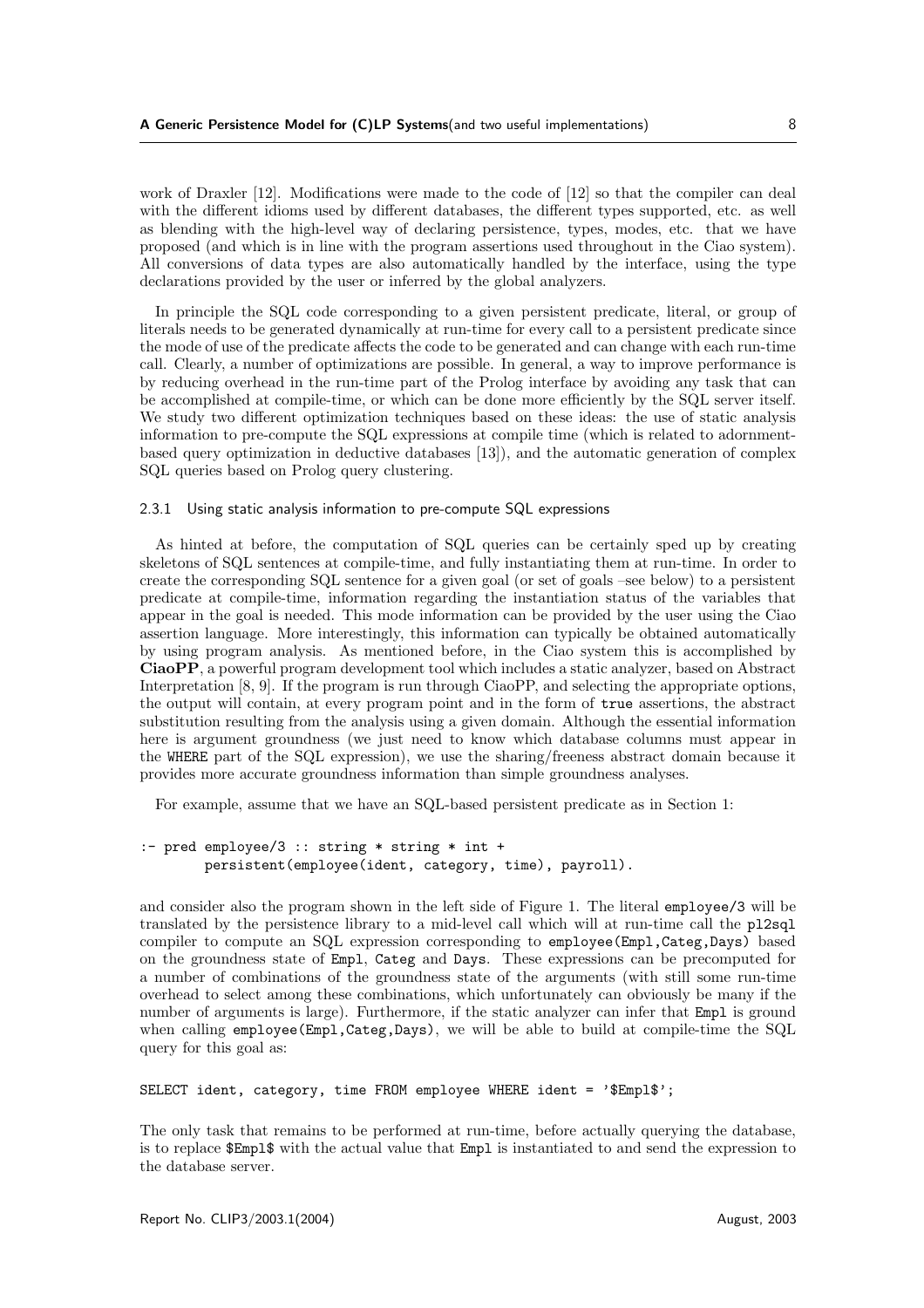A side effect of (SQL-)persistent predicates is that they provide useful information which can improve the analysis results for the rest of the program: the assertion that declares a predicate (SQL-)persistent also implies that on success all the arguments will be ground. This additional groundness information can be propagated to the rest of the program. For instance, in the definition of salary/2 in Figure 1 category/2 happens to also be a persistent predicate living in an SQL database, and we will surely be provided with groundness information for category/2 so that the corresponding SQL expression will be generated at compile-time as well.

#### 2.3.2 Query clustering

The second possible optimization on database queries is query clustering. A simple implementation approach would deal separately with each literal calling a persistent predicate, generating an individual SQL query for every such literal. Under some circumstances, mainly in the presence of intensive backtracking, the flow of tuples through the database connection generated by the Prolog backtracking mechanism will produce limited performance.

In the case of complex goals formed by consecutive calls to persistent predicates (separated only by perhaps some tests or aggregation operations) it is possible to take advantage of the fact that database systems include a great number of well-developed techniques to improve the evaluation of complex SQL queries. The Prolog to SQL compiler is in fact able to translate such complex conjunctions of goals into efficient SQL code. The compile-time optimization that we propose requires identifying literals in clause bodies which call SQL-persistent predicates and are contiguous (or can be safely reordered to be contiguous) so that they can be clustered and, using also the mode information, the SQL expression corresponding to the entire complex goal compiled as a single unit. This is a very simple but powerful optimization, as will be shown later. Optimizations of this kind may use sophisticated goal reordering techniques, although the one presented here is just an example to highligh the speedup that may be obtained with these techniques.

For example, in salary/2 of the the program in Figure 1, if category/2 is defined as:

```
:- pred category/2 :: string * int +
        persistent(category(category, money), payroll).
```
and assuming that we have analysis information which ensures that salary/2 is always called with a ground term in its first argument, then a single SQL query will be generated at compile-time for both persistent predicates, such as:

SELECT ident, category, time, rel2.money FROM employee, category rel2 WHERE ident = '\$Empl\$' AND rel2.category = category;

#### 2.4 Transactions and concurrency handling

There are two main issues to address in these implementations of persistence related to transactional processing and concurrency. The first one is consistency: when there are several processes changing the same persistent predicates concurrently, the final state must be consistent w.r.t. the changes made by every process. The other issue to be addressed in the implementations presented in previous sections is visibility: every process using a persistent predicate must be aware of the changes made by other processes which use that predicate. Another, related issue is what means exist in the source language to express that a certain persistent predicate could be accessed by several threads or processes, and how several accesses and modifications to a set of persistent predicates are grouped so that they are implemented as a single transaction.

Regarding the source language issues, the Ciao language already includes a way to mark dynamic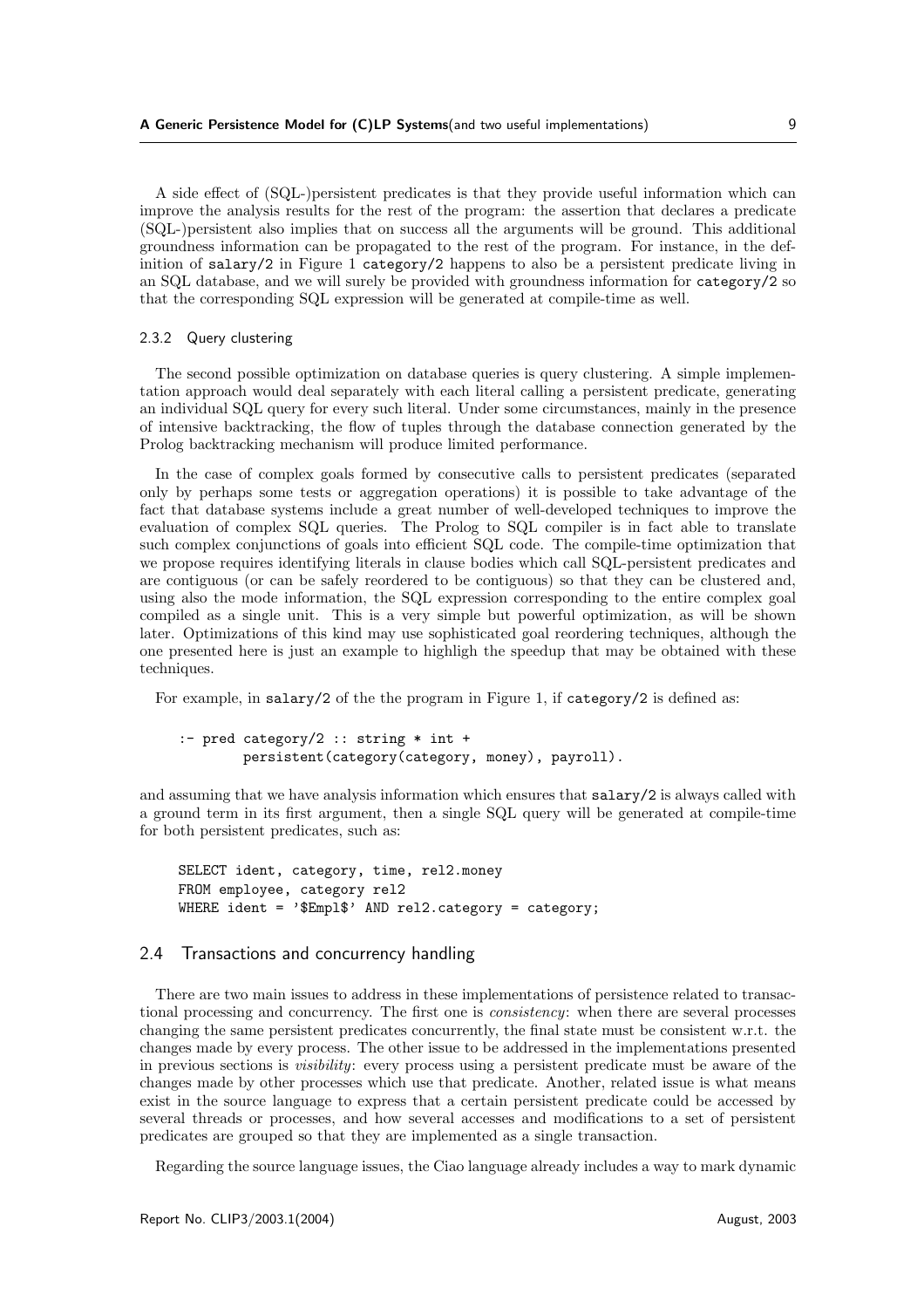data predicates as concurrent [3], i.e., of marking that such predicates could be modified by several threads or processes. Also, a means has been recently developed for marking that a group of accesses and modifications to a set of dynamic predicates constitute a single atomic transaction [14]. One of the methods proposed in [14] to this end is by declaring that a given Prolog predicate is transactional. The effect of this is that all the literals in the body of the predicate which refer to concurrent predicates (persistent or not) are executed atomically. Both of these source level annotations (marking predicates as concurrent and marking them as transactional) can be applied to persistent predicates and operations on them, respectively. In the following we outline how this affects the implementations described before for the file-based and database-based implementations of persistent predicates.

With respect to the the issue of consistency, for predicates marked as concurrent, the file-based implementation described provides a basic consistence mechanism for each individual update based on the operating system file locking facilities. In the case of using a database as storage, such consistency is provided automatically by the database itself. For the case in which several changes to a given set of persistent predicates are marked as transactional, and should thus be considered an atomic unit, when such a transactional predicate is executed, a transaction in the underlying storage medium is started. If the predicate fails, the transaction is rolled back, undoing all the changes made. If the transactional predicate succeeds, the transaction is committed.<sup>4</sup>

Visibility of changes to other processes is provided automatically when using an external database for storing persistent predicates, since most commonly used database systems are based on client-server architectures which already provide this kind of visibility. In the case of file-based persistent predicates, the implementation described needs to be modified. This involves checking if the files used to store a persistent, concurrent predicate have been changed after reading them, and starting a re-reading process only in this case.

### 3 Empirical results

We now study from a performance point of view the alternative implementations of persistence presented in previous sections. To this end, both implementations (file-based and SQL-based) of persistent predicates, as well as the compile-time optimizations previously described, have been integrated and tested in the Ciao Prolog development system [15].

In the following sections we compare the relative performance of the alternative implementations of persistence: in Section 3.1 we compare different implementations of persistent predicates with access to the Prolog internal rule base and with direct access to a MySQL database, and in Section 3.2 we review the improvements obtained in the SQL-based implementation when using compile-time optimizations with respect to the non-optimized implementation.

#### 3.1 Performance without Compile-time Optimizations

The objective in this case is to check the relative performance of the various persistence mechanisms and contrast them with the internal Prolog rule base. The queries issued involve searching on the database (using both indexed and non-indexed queries) as well as updating it.

The results of a number of different tests using these benchmarks can be found in Tables 1 and 2. In Table 1, a four-column, 25,000 record database table is used to check the basic capabilities and to measure access speed. Each one of the four columns has a different measurement-related purpose: two of them check indexed accesses —using int and string basic data types—, and the other two check non-indexed accesses. The time taken by queries for the different combinations are given in the rows non-indexed numeric query, non-indexed string query, indexed numeric query,

<sup>4</sup>However, the implementation of transactional behaviour in Ciao is currently still experimental and the subject of separate work.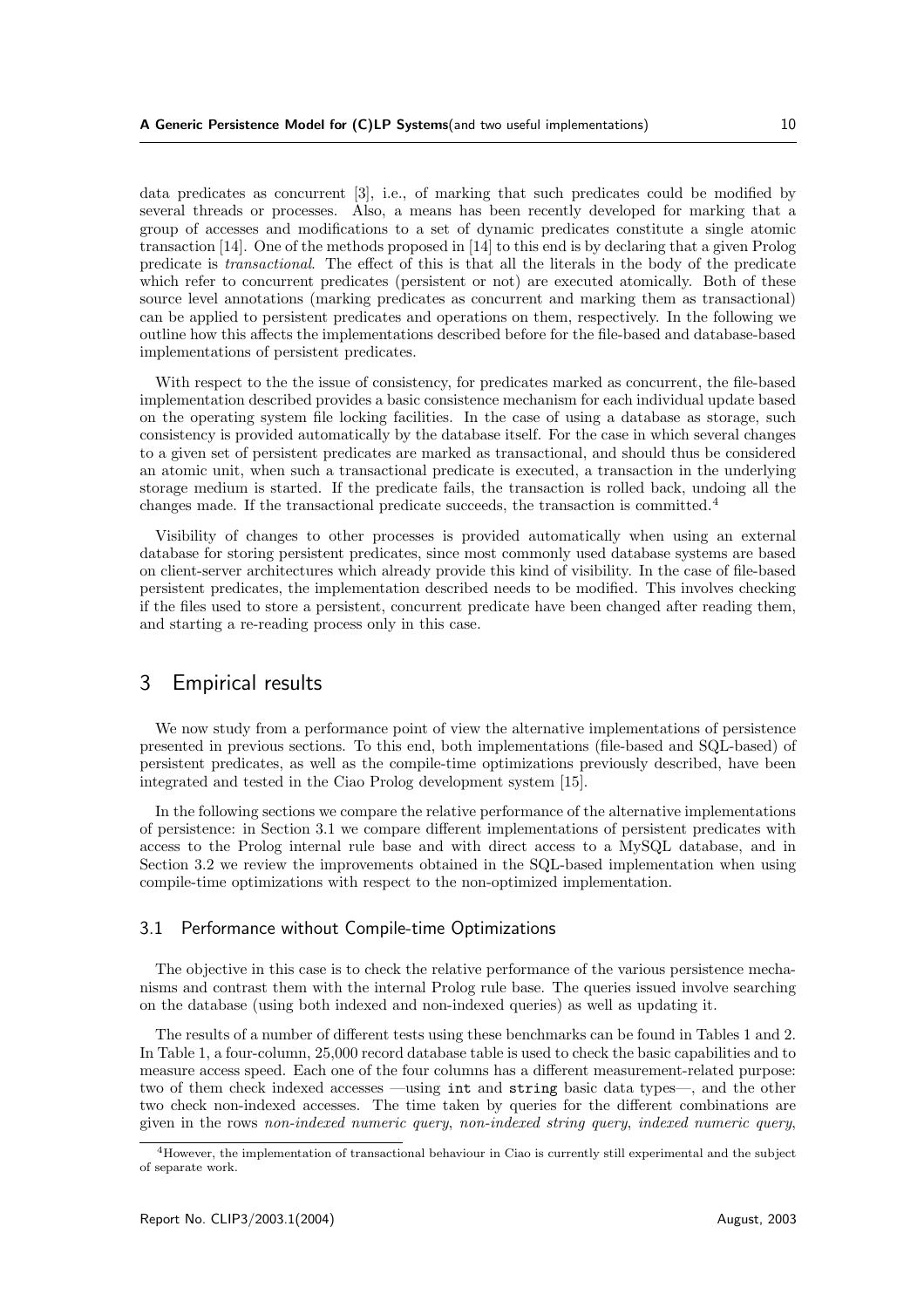and indexed string query (time spent in 1,000 consecutive queries randomly selected). Row assertz gives the time for creating the 25,000 record table by adding the tuples one by one. Rows nonindexed numeric retract, non-indexed string retract, indexed numeric retract, and indexed string retract provide the timings for the deletion of 1,000 randomly selected records by deleting the tuples one by one.

Table 2 provides the results of the same tests on a 24-column table. This is used to measure the influence of the cost of data transfer in the different implementations when there is a much larger amount of data stored in the persistent predicates. The first four columns are identical to the ones in the four-column table before and are used for accessing the tuples, while the other 20 columns contain additional data which brings the individual record data size to approximately 2Kb.

The timings were taken on a medium-loaded Pentium IV Xeon 2.0Ghz with two processors, 1Gb of RAM memory, running Red Hat Linux 8.0, and averaging several runs and eliminating the best and worst values. Ciao version 1.9.78 and MySQL version 3.23.54 were used.

The meaning of the columns is as follows:

- prologdb (data) Is the time taken when accessing directly the internal (assert/retract) state of Prolog. Obviously, this rule base is not persistent, since it is memory-based and its contents will disappear when the Prolog process exits.
- prologdb (concurrent) Is the same, but tables are marked as concurrent. This toggles a variant of the assert/retract database which allows concurrent access to the Prolog rule base. Atomicity in the updates is ensured and several threads can access concurrently the same table and synchronize through facts in the tables (see [3]). This measurement has been made in order to provide a fairer comparison with a database implementation, which has the added overhead of having to take into account concurrent searches/updates, user permissions, etc.<sup>5</sup>
- persdb This is the implementation presented in Section 2.2, i.e., the file-based persistent version. The code is the same as above, but marking the predicates as persistent. Thus, in addition to keeping incore images of the rule base, changes are automatically flushed out to an external, file-based transaction record. This record provides persistence, but also introduces the additional cost of having to save updates. The implementation ensures atomicity and also basic transactional behavior.
- persdb/sql This is the implementation presented in Section 2.3, i.e., where all the persistent predicates-related operations are made directly on an external SQL database. The code is the same as above, but marking the predicates as SQL-persistent. No information is kept incore, so that every database access imposes an overhead on the execution.<sup>6</sup>
- sql This is, finally, a native implementation in SQL of the benchmark code, i.e., what a programmer would have written directly in SQL, with no host language overhead. To perform these tests the database client included in MySQL has been used. The SQL sentences have been obtained from the Ciao Prolog interface and executed using the MySQL client in batch mode.

Several conclusions can be drawn from Tables 1 and 2:

 $5$ Note, however, that this is still quite different from a database, apart, obviously, from the lack of persistence. On one hand databases typically do not support structured data, and it is not possible for threads to synchronize on access to the database, as is done with concurrent dynamic predicates. On the other hand, in concurrent dynamic predicates different processes cannot access the same data structures, which is possible in SQL databases. However, SQL databases usually use a server process to handle requests from several clients, and thus there are no low-level concurrent accesses to actual database files from different processes, but rather from several threads of a single server process.

 $6$ Clearly, it would be interesting to perform caching of read data, but note that this is not trivial since given that there can be concurrent updates to the database, an invalidation protocol must be implemented. This is left as future work.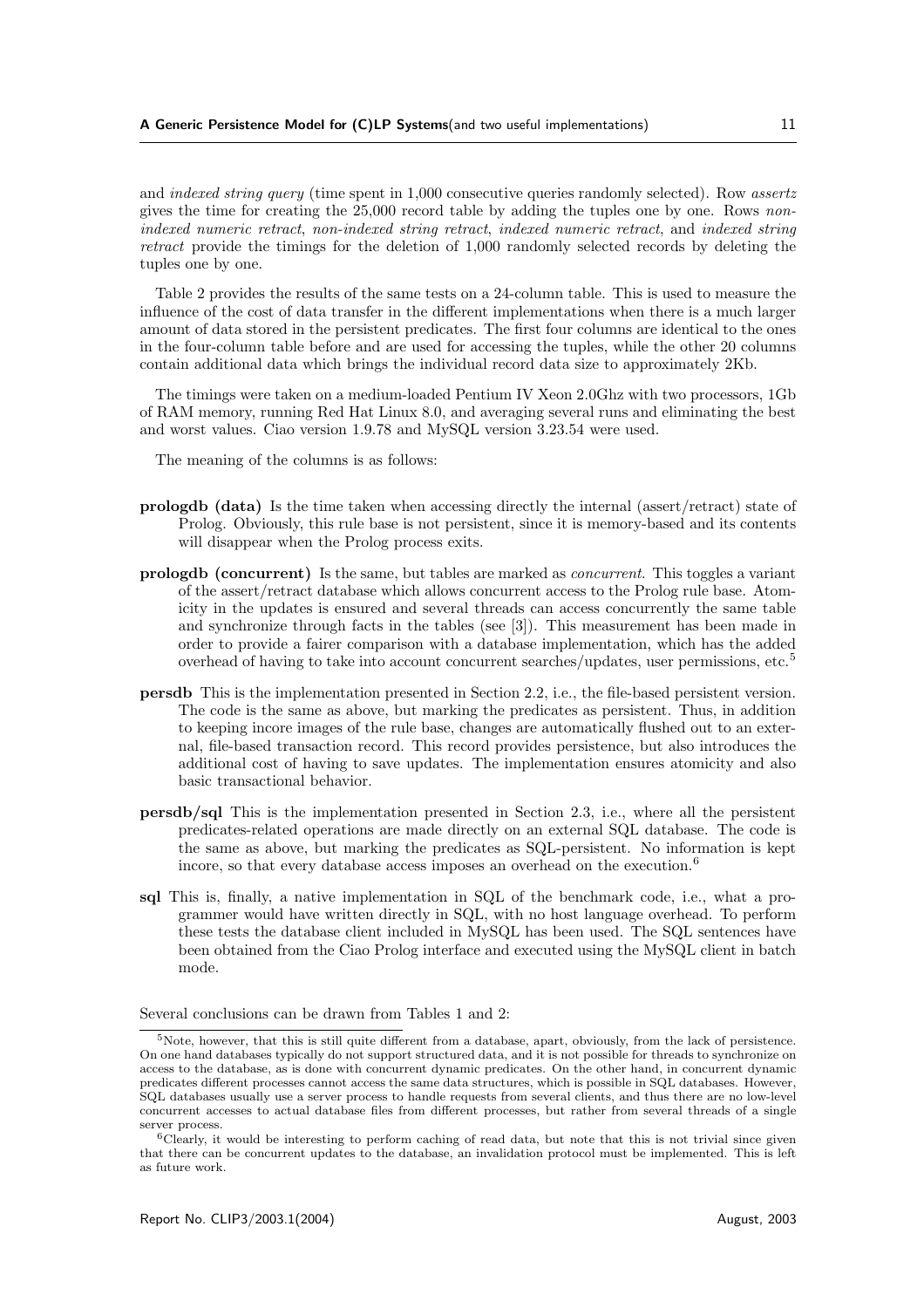|                             | 4 column tables |              |          |            |          |
|-----------------------------|-----------------|--------------|----------|------------|----------|
|                             | prologdb        | prologdb     | persdb   | persdb/sql | sql      |
|                             | (data)          | (concurrent) |          |            |          |
| $assertz$ (25000 records)   | 590.5           | 605.5        | 5,326.4  | 16,718.3   | 3,935.0  |
| non-indexed numeric query   | 7,807.6         | 13,584.8     | 7,883.5  | 17,721.0   | 17,832.5 |
| non-indexed string query    | 8,045.5         | 12,613.3     | 9,457.9  | 24,188.0   | 23,052.5 |
| indexed numeric query       | $1.1\,$         | 3.0          | $1.1\,$  | 1,082.4    | 181.3    |
| indexed string query        | 1.1             | 3.0          | 1.5      | 1,107.9    | 198.8    |
| non-indexed numeric retract | 7,948.3         | 13,254.5     | 8,565.0  | 19,128.5   | 18,470.0 |
| non-indexed string retract  | 7,648.0         | 13,097.6     | 11,265.0 | 24,764.5   | 23,808.8 |
| indexed numeric retract     | 2.0             | 3.3          | 978.8    | 2,157.4    | 466.3    |
| indexed string retract      | 2.0             | 3.1          | 1,738.1  | 2,191.9    | 472.5    |

Table 1: Speed in milliseconds of accessing and updating (4 column tables)

|                             | 24 column tables |              |          |            |           |
|-----------------------------|------------------|--------------|----------|------------|-----------|
|                             | prologdb         | prologdb     | persdb   | persdb/sql | sql       |
|                             | (data)           | (concurrent) |          |            |           |
| $assertz$ (25000 records)   | 639.6            | 701.0        | 27,291.4 | 35,294.8   | 8,230.0   |
| non-indexed numeric query   | 12,559.5         | 19,646.6     | 13,227.5 | 116,986.4  | 107,230.0 |
| non-indexed string query    | 14,528.1         | 20,007.9     | 14,892.5 | 126,473.9, | 117,261.3 |
| indexed numeric query       | 2.4              | 3.8          | 2.0      | 2.441.4    | 498.8     |
| indexed string query        | 2.4              | 4.0          | 2.0      | 2,240.6    | 502.5     |
| non-indexed numeric retract | 13,401.4         | 18,375.0     | 13,733.6 | 136,895.0  | 115,040.0 |
| non-indexed string retract  | 13,727.0         | 18,954.9     | 17,267.5 | 133,811.5  | 119,628.8 |
| indexed numeric retract     | 3.0              | 4.0          | 5,406.0  | 14,708.6   | 933.8     |
| indexed string retract      | 3.0              | 4.3          | 10,838.0 | 15,168.1   | 1,056.3   |

Table 2: Speed in milliseconds of accessing and updating (24 column tables)

Sensitivity to the amount of data to be transferred The impact of this factor should appear mainly in the tests that need to send and receive data to/from an external (database) process (persdb/sql and sql). This communication is performed using a socket connection, which is of course sensitive to the size of the data in transit. In fact, these benchmarks always more than double the time elapsed when moving from using 4 column tables to using 24 column tables (in some cases the time is multiplied by 7).

The built-in mechanism of Prolog is less sensitive to the number of columns: asserting is affected very little by it. Queries show more performance variation, but this variation is smaller than in the case of involving socket communication.

Finally, the case of the file-based implementation lies in between the previous ones. All updates are reflected both in a transaction file and in the incore image of the database. Therefore queries show a similar behavior to the purely memory-based rule base operations of Prolog, while the slow-down of updates, due to the overhead of being recorded, is more similar (though smaller) than in the case of SQL-based queries.

- Incidence of indexing The impact of indexing is readily noticeable in the tables, especially for the internal Prolog rule base but also for the file-based persistent database. The MySQLbased tests do present also an important speedup, but not as relevant as that in the Prologonly tests. This behavior is probably caused by the overhead imposed by the SQL database requirements (communication with MySQL daemon, concurrency and transaction availability, much more complex index management, integrity constraint handling, etc). In addition to this, Prolog systems are usually highly optimized to take advantage of certain types of indexing, while database systems offer a wider class of indexing possibilities which might not be as efficient as possible in some determinate cases, due to their generality.
- Impact of concurrency support Comparing the Prolog tests, it is worth noting that concurrent predicates bring in a non-insignificant load in rule base management (up to 50% slower than simple data predicates in some cases), in exchange for the locking and synchronization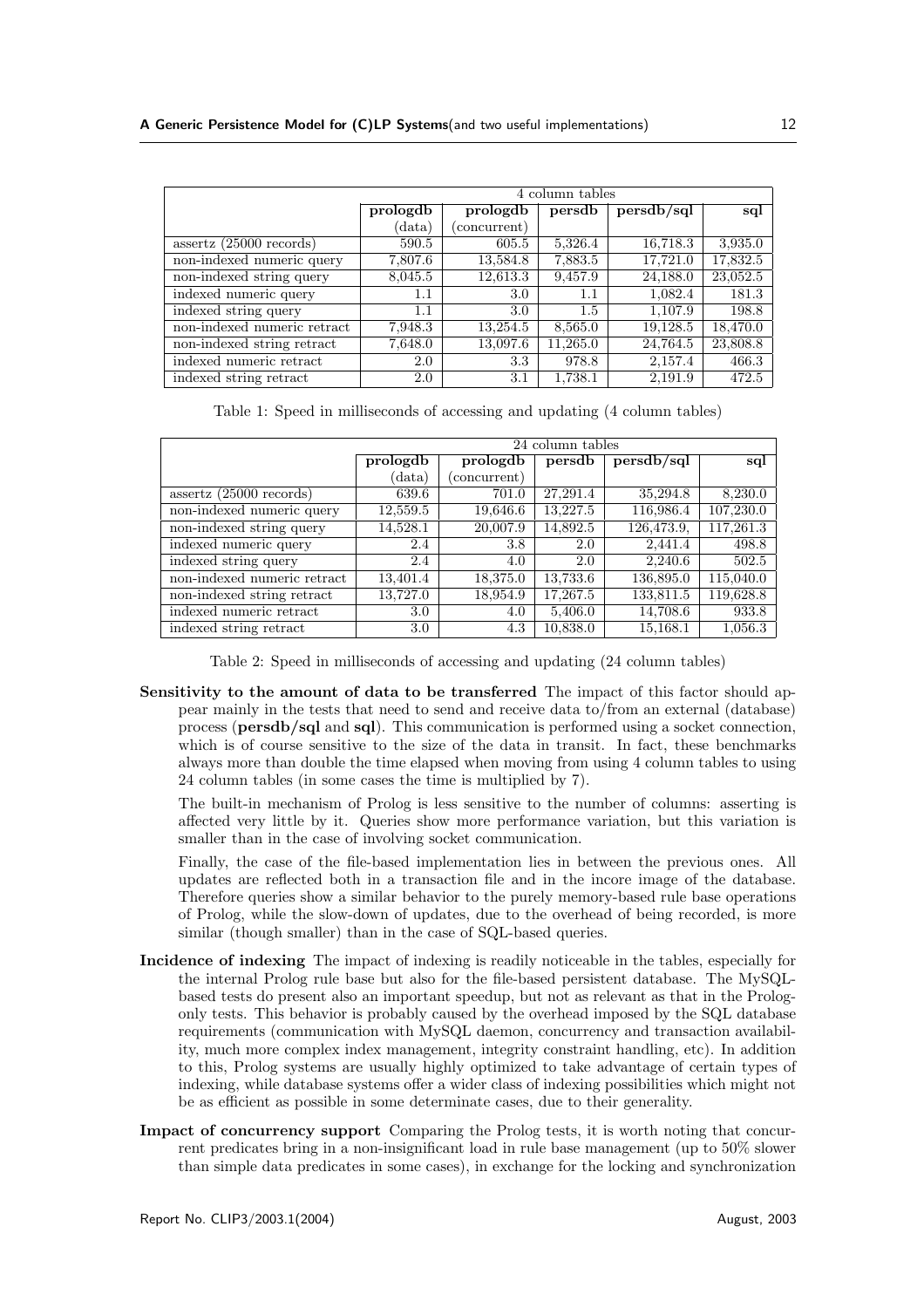features they provide (as mentioned before, the concurrent Prolog internal rule base allows concurrent access from different threads of the same Prolog process and a sophisticated form of process synchronization). In fact, this slow-down makes the concurrent Prolog internal rule base show somewhat lower performance than using the file-based persistent database, which has its own file locking mechanism to provide inter-process concurrent accesses (but not from different threads of the same process: in that case both concurrency and persistence of predicates needs to be used).

Incidence of the Prolog interface in SQL characteristics Table 2 shows that direct SQL queries (i.e., typed directly at the database top-level interface) behave somewhat better than using the interface from Prolog, as is to be expected. However, there is a set of cases in which the difference is very significant (assert and indexed query and retract). This behavior can be explained considering that in the implementation of SQL-based persistence used for the tests the conservative approach was used of using a different connection to the database server for every query requested, and closing it when the query has finished (this is useful in practice in order to limit the number of open connections to the database, on which there is a limitation). We plan to perform additional tests turning on the more advanced setting in which the database connection is kept open.

#### 3.2 Performance with Compile-time Optimizations

We have also implemented the two optimizations described in Section 2.3.1 (using static analysis information and query clustering) and measured the improvements brought about by these optimizations. The tests have been performed on two SQL-persistent predicates  $(p/2 \text{ and } q/2)$ with 1,000 facts each and indexed on the first column. There are no duplicate tuples nor duplicate values in any column (simply to avoid overloading due to unexpected backtracking). Both p/2 and q/2 contain exactly the same tuples.

Table 3 presents the time (in milliseconds) spent performing 1,000 repeated queries in a failuredriven loop. In order to get more stable measures average times were calculated for 10 consecutive tests, removing the highest and lowest values. The system used to run the tests was the same as in section 3.1.

The *single queries* part of the table corresponds to a simple call to  $p(X, Z)$ . The first row represents the time spent in recovering on backtracking all the 1,000 solutions to this goal. The second and third rows present the time taken when performing 1,000 queries to  $p(X,Z)$  (with no backtracking, i.e., taking only the first solution), with, respectively, the indexing and non-indexing argument being instantiated. The two columns correspond to the non-optimized case in which the translation to SQL is performed on the fly, and to the optimized case in which the SQL expressions are pre-computed at compile-time, using information from static analysis.

The 'complex queries: $p(X,Z),q(Z,Y)$ ' part of the table corresponds to calling this conjunction with the rows having the same meaning as before. Information about variable groundness (on the first argument of the first predicate in the second row and on the second argument of the first predicate in the third row) obtained from global analysis is used in both of these rows. The two columns allow comparing the cases where the queries for  $p(X,Z)$  and  $q(Z,Y)$  are processed separately (and the join is performed in Prolog via backtracking) and the case where the compiler performs the clustering optimization and pre-compiles  $p(X, Z)$ ,  $q(Z, Y)$  into a single SQL query.

Finally, the 'complex queries: $p(X,Z),r(Z,Y)$ ' part of the table illustrates the special case in which the second goal calls a predicate which only has a few tuples (but matching the variable bindings of the first goal). More concretely,  $r/2$  is a persistent predicate with 100 tuples (10% of the 1,000 tuples of  $p/2$ ). All the tuples in  $r/2$  have in the first column a value which appears in the second column of p/2. Thus, in the non-optimized test, the Prolog execution mechanism will backtrack over the 90% of the solutions produced by p/2 that will not succeed.

The results in Table 3 for single queries show that the improvement due to compile-time SQL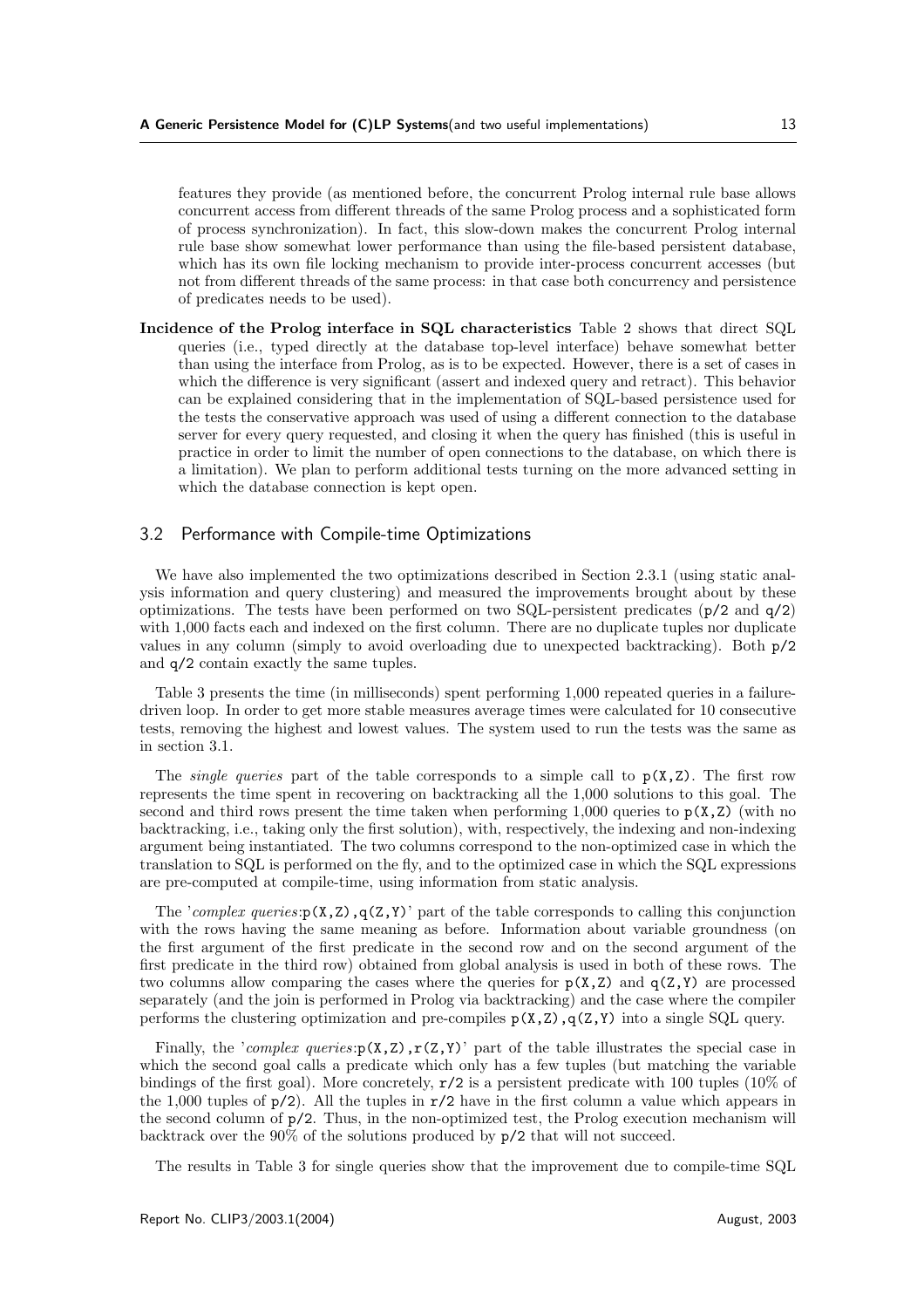| Single queries: $p(X, Y)$           |                |                 |  |  |
|-------------------------------------|----------------|-----------------|--|--|
|                                     | on-the-fly     | pre-computed    |  |  |
|                                     | SQL generation | SQL expressions |  |  |
| Traverse solutions                  | 36.6           | 28.5            |  |  |
| Indexed ground query                | 1,010.0        | 834.9           |  |  |
| Non-indexed ground query            | 2,376.1        | 2,118.1         |  |  |
| Complex queries: $p(X, Z), q(Z, Y)$ |                |                 |  |  |
|                                     | non-clustered  | clustered       |  |  |
| Traverse solutions                  | 1,039.6        | 51.6            |  |  |
| Indexed ground query                | 2,111.4        | 885.8           |  |  |
| Non-indexed ground query            | 3,550.1        | 2,273.8         |  |  |
| Complex queries: $p(X,Z), r(Z,Y)$   |                |                 |  |  |
|                                     |                |                 |  |  |
|                                     | non-clustered  | clustered       |  |  |

|  | Table 3: Comparison of optimization techniques |  |
|--|------------------------------------------------|--|
|  |                                                |  |

| Single queries: $p(X, Y)$         |                 |                   |  |  |  |
|-----------------------------------|-----------------|-------------------|--|--|--|
|                                   | on-the-fly      | pre-computed      |  |  |  |
|                                   | SQLn generation | SQL expressions   |  |  |  |
| Indexed ground query              | 197.5           | 27.6              |  |  |  |
| Non-indexed ground query          | 195.4           | 27.3              |  |  |  |
| Complex queries: $p(X,Z), q(Z,Y)$ |                 |                   |  |  |  |
|                                   |                 |                   |  |  |  |
|                                   | non-clustered   | pre-computed      |  |  |  |
|                                   | on-the-fly      | clustered queries |  |  |  |
| Indexed ground query              | 406.8           | 33.3              |  |  |  |

Table 4: Comparison of optimization techniques (Prolog time only)

expression generation is between 10 and 20 percent. These times include the complete process of a) translating (dynamically or statically) the literals into SQL and preparing the query (with our without optimizations), and b) sending the resulting SQL expression to the database and processing the query in the database. Since the optimization only affects the time involved in a), we measured also the effect of the optimizations when considering only a), i.e., only the time spent in Prolog. The results are shown in Table 4. In this case the run-time speed-up obtained when comparing dynamic generation of SQL at run time and static generation at compile time (i.e., being able to pre-compute the SQL expressions thanks to static analysis information) is quite significant. The difference is even greater if complex queries are clustered and translated as a single SQL expression: the time spent in generating the final SQL expression when clustering is pre-computed is only a bit greater than in the atomic goal case, while the non-clustered, on-the-fly SQL generation of two atomic goals needs twice the time of computing a single atomic goal. In summary, the optimization results in an important speedup on the Prolog side, but the overall weight of b) in the current implementation is more significant.

Returning to the results in Table 3, but looking now at the complex goals case, we observe that the speed-up obtained due to the clustering optimization is much more significant. Traversing solutions using non-optimized database queries has the drawback that the second goal is traversed twice for each solution of the first goal: first to provide a solution (as is explained above, p/2 and q/2 have exactly the same facts, and no failure happens in the second goal when the first goal provides a solution), and secondly to fail on backtracking. Both call and redo imply accessing the database. In contrast, if the clustering optimization is applied, this part of the job is performed inside the database, so there is only one database access for each solution (plus the last access when there are no more solutions). In the second and third rows, the combined effect of compile-time SQL expression generation and clustering optimization causes a speed-up of around 50% to 135%, depending on the cost of retrieving data from the database tables: as the cost of data retrieval increases (e.g., access based on a non-indexed column), the speed-up in grouping queries decreases.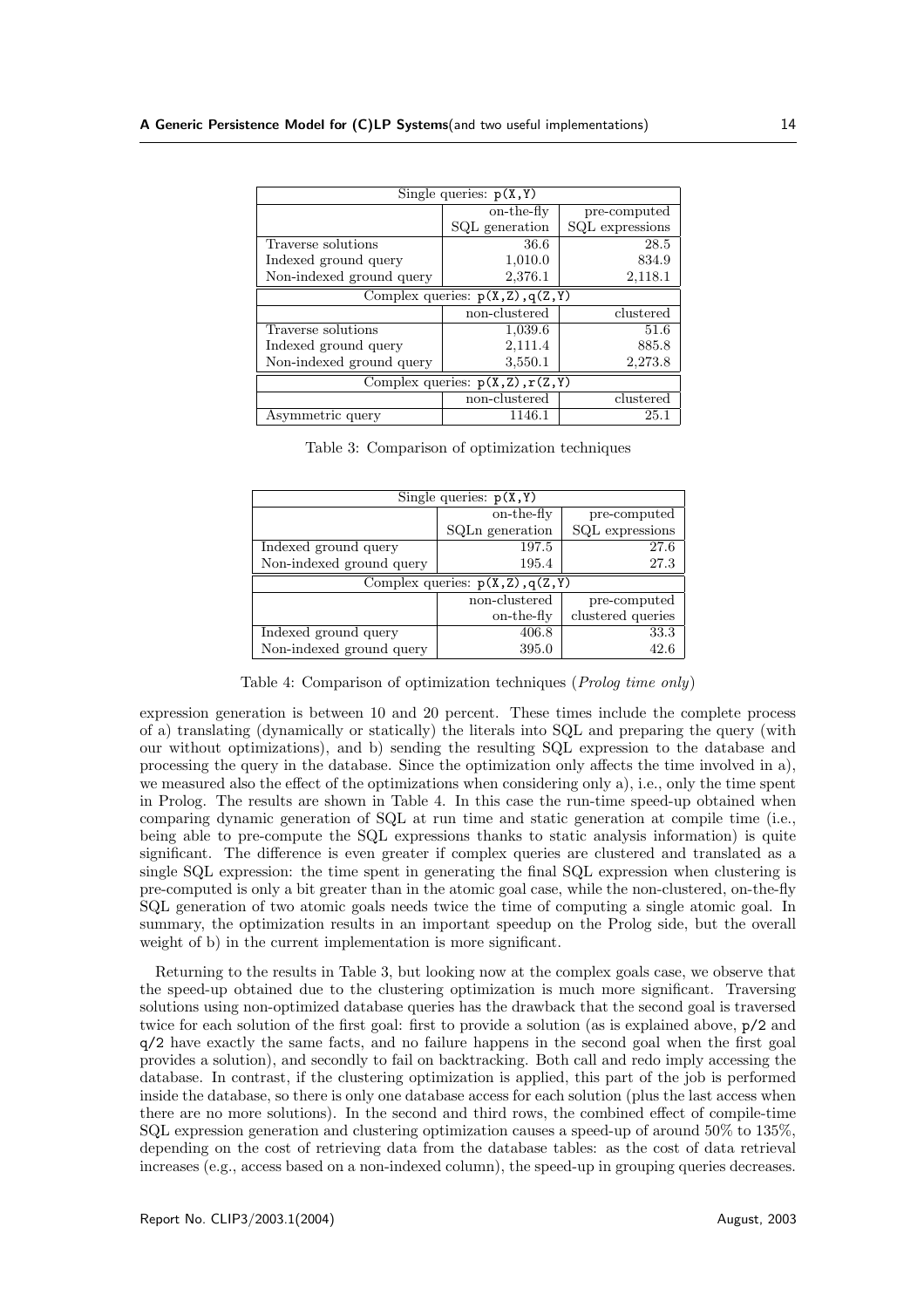Finally, the asymmetric complex query (in which the second goal succeeds for only a fraction of the solutions provided by the first goal) the elimination of useless backtracking yields the most important speed-up, as expected.

The authors would like to thank Ignacio Caballero, José Francisco Morales, Samir Genaim, and Cohavit Taboch for their collaboration with some implementation aspects and for feedback and discussions on the system.